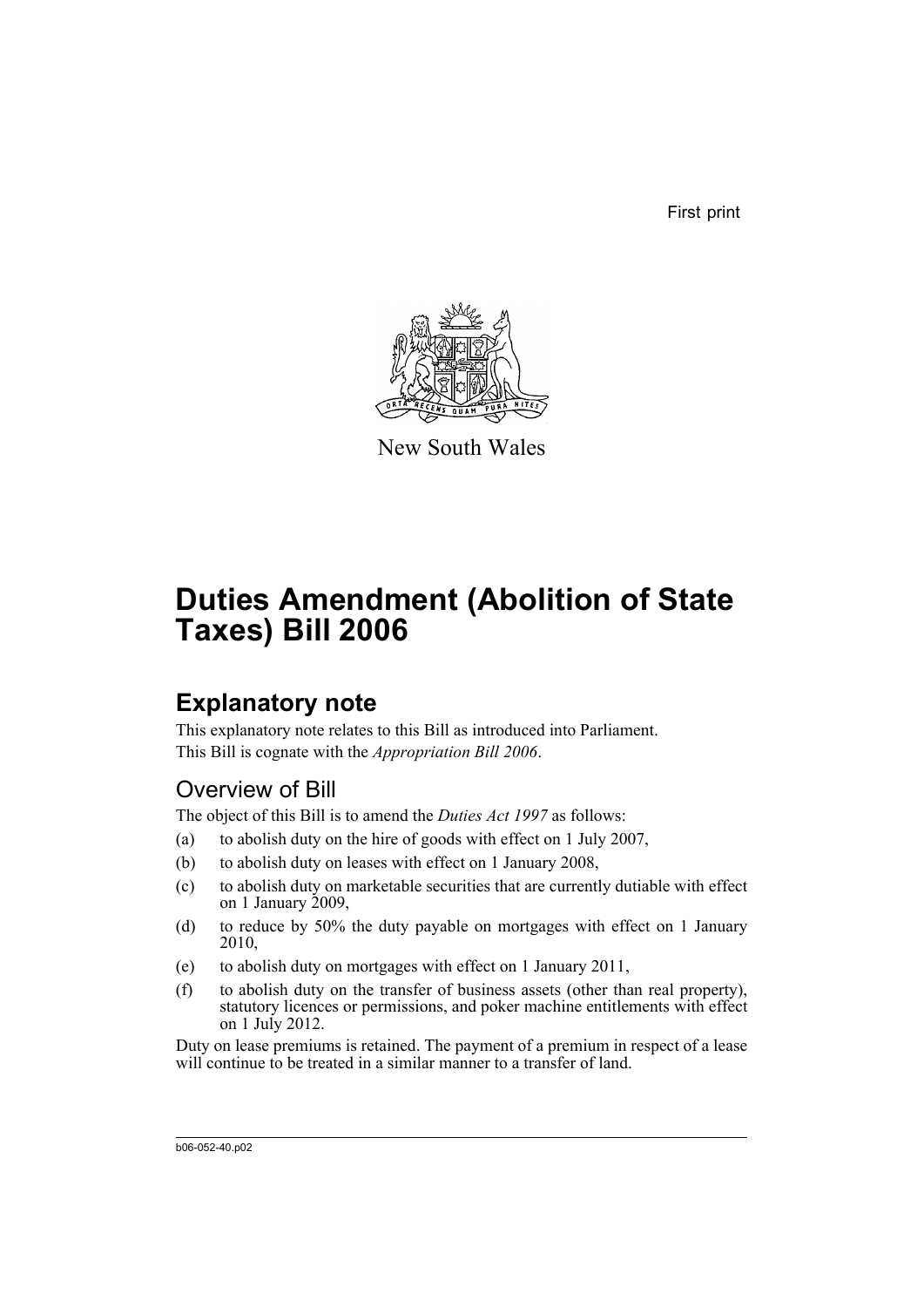Explanatory note

The Bill also provides for a number of transitional matters regarding the application of the duties referred to above prior to their abolition, particularly with respect to mortgage duty, and provides for anti-avoidance measures.

# Outline of provisions

**Clause 1** sets out the name (also called the short title) of the proposed Act.

**Clause 2** provides for the commencement of the proposed Act.

**Clause 3** is a formal provision that gives effect to the amendments to the *Duties Act 1997* set out in Schedule 1.

**Clause 4** provides for the repeal of the proposed Act after all the amendments made by the proposed Act have commenced. Once the amendments have commenced the proposed Act will be spent and section 30 of the *Interpretation Act 1987* provides that the repeal of an amending Act does not affect the amendments made by that Act.

# **Schedule 1 Amendments**

# **Hire of goods**

**Schedule 1 [23]** abolishes duty on a hire of goods, with effect on 1 July 2007.

**Schedule 1 [44]** includes savings and transitional provisions (proposed clauses 61 and 62) in relation to the abolition of the duty. These provisions ensure that the abolition of the duty does not affect an obligation to pay the hiring duty in respect of hiring charges received, or a hire of goods entered into, before the abolition date.

**Schedule 1 [24]** is a consequential amendment.

# **Duty on leases**

**Schedule 1 [17]** abolishes duty on leases, with effect on 1 January 2008. The abolition will apply in respect of leases entered into on or after that date.

**Schedule 1 [20] and [21]** are an anti-avoidance measure. The amendments prevent a refund of lease duty being given if a lease is terminated before the abolition date, unless the Chief Commissioner of State Revenue is satisfied the leased premises are not being occupied by the lessee or an associated person and that the lessee or an associated person does not propose to resume occupation of the leased premises.

**Schedule 1 [44]** includes provision for transitional matters in relation to the abolition of lease duty (proposed clause 58). These include provision for the making of a final estimate by the Chief Commissioner of State Revenue of the cost of a lease entered into before the abolition date, so as to enable a final assessment of the duty payable.

**Schedule 1 [1]–[3]** ensure that duty continues to be payable, under Chapter 2 of the *Duties Act 1997*, on any premium paid or payable in respect of a lease. This duty applies to a narrower class of leases than the general duty on leases. It is proposed that the duty on lease premiums will also be payable if a lease is entered into pursuant to an option and an amount is paid or payable for the grant of the option.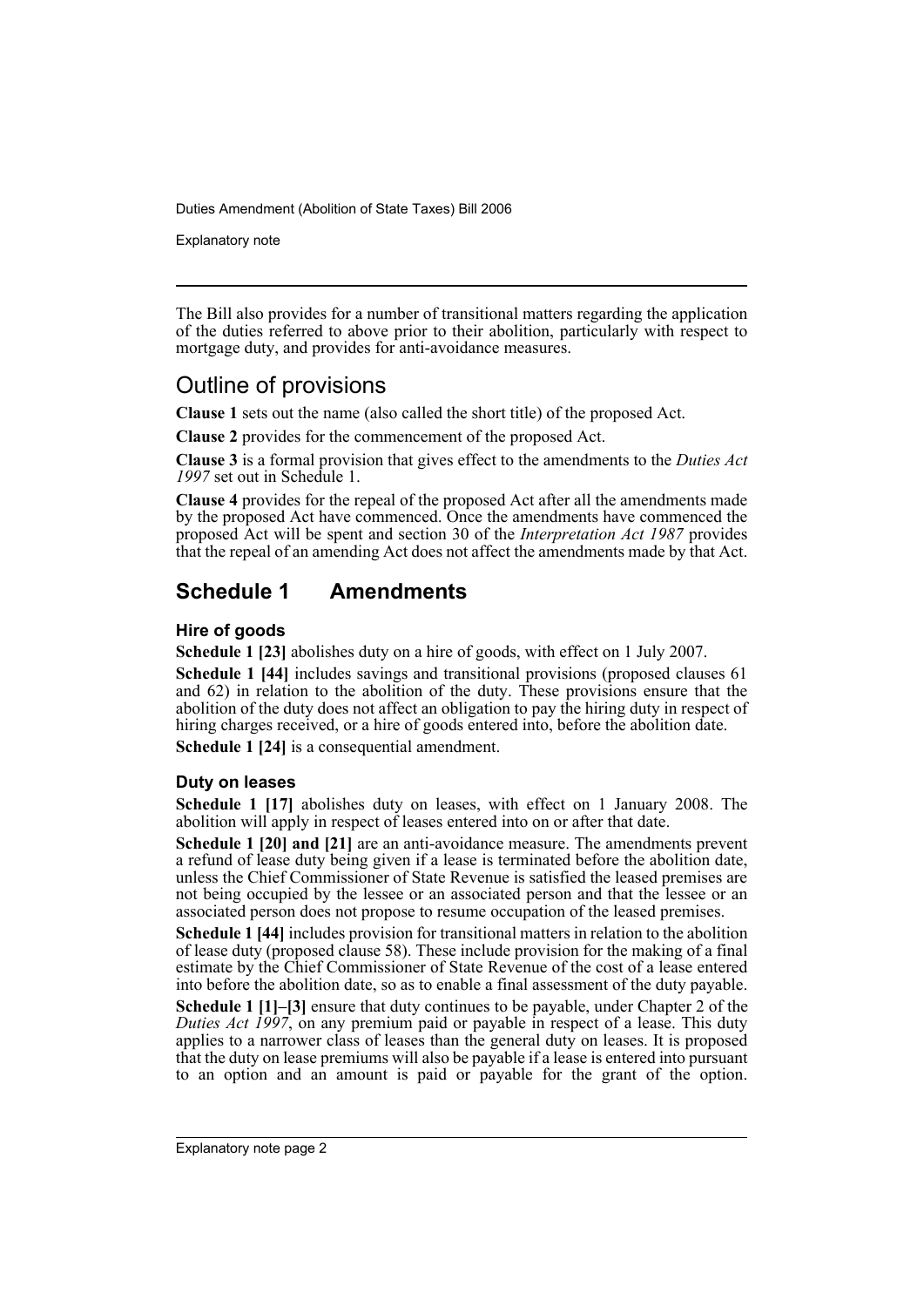Explanatory note

**Schedule 1 [5]** provides for the charging of duty on the amount of the premium (or the amount paid for the option).

**Schedule 1 [10] and [13]** preserve existing concessions and exemptions relating to the duty payable on lease premiums.

**Schedule 1 [18], [19], [22] and [45]** are consequential amendments.

**Schedule 1 [44]** includes a transitional provision (proposed clause 59) to ensure that the amendments relating to lease premiums apply only to leases entered into on or after 1 July 2006.

### **Duty on marketable securities**

At present, the *Duties Act 1997* charges duty on a transfer of marketable securities only if the marketable security is not quoted on the Australian Stock Exchange or a recognised stock exchange. **Schedule 1 [9]** (proposed section 34) abolishes duty on all marketable security transfers, with effect on 1 January 2009. The abolition will apply only in respect of transfers occurring on or after that date.

**Schedule 1 [15]** abolishes the duty on entitlements arising from capital reductions or rights alterations, with effect on 1 January 2009.

**Schedule 1 [16]** abolishes the duty on an allotment of shares with effect on 1 January 2009.

**Schedule 1 [4] and [14]** are consequential amendments.

## **Mortgage duty**

**Schedule 1 [25]** abolishes mortgage duty, with effect on 1 January 2011. Mortgage duty will continue to apply in respect of mortgages and other instruments of security executed before that date, but not in respect of any further advances made on or after that date.

**Schedule 1 [30]** reduces the mortgage duty rate by 50%, with effect on 1 January 2010. **Schedule 1 [28] and [29]** are consequential amendments.

**Schedule 1 [26], [27] and [31]–[41]** make miscellaneous amendments relating to the transitional application of mortgage duty. These changes do not affect the abolition of mortgage duty on 1 January 2011. **Schedule 1 [44]** (proposed clause 60) provides for the transitional application of the changes.

**Schedule 1 [26] and [27]** extend mortgage duty to instruments of security where certain property in New South Wales is affected by the instrument after the date the instrument is first executed. The amendment extends an existing provision relating to instruments of security that affect land in New South Wales after first execution. The extension will not apply to instruments of security that affect certain marketable securities and other interests.

**Schedule 1 [32]** changes the way duty is charged on certain mortgages, so as to make a distinction between all moneys mortgages and mortgages for a limited amount. The main effect of the change is that, if the amount of advances secured by a mortgage is a definite and limited sum, mortgage duty is charged on that definite and limited sum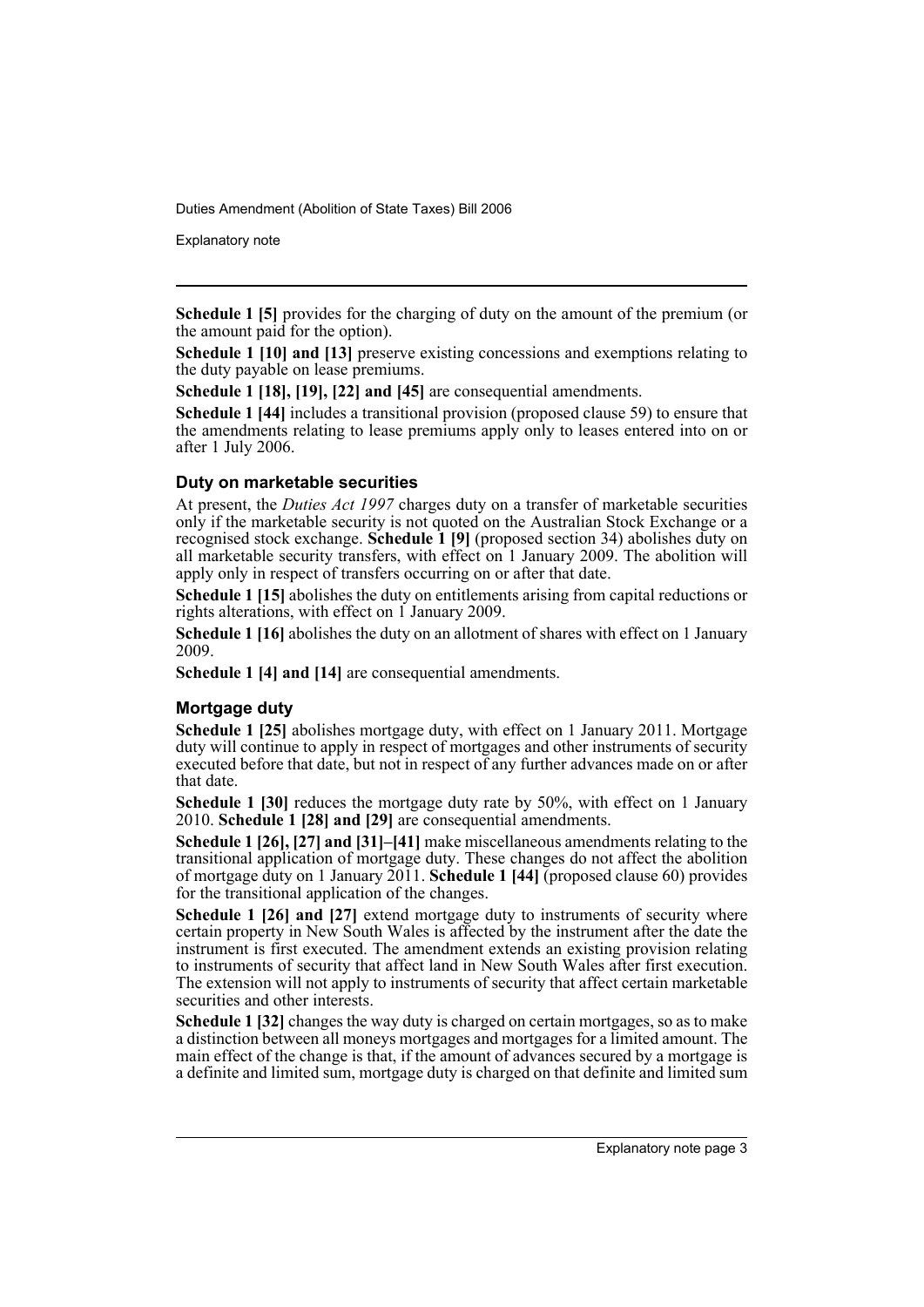Explanatory note

and any advances that exceed that sum (rather than the amount of the advances). **Schedule 1 [38]** prevents the stamping of a mortgage for a limited sum before an advance is made. **Schedule 1 [31] and [41]** are consequential amendments.

**Schedule 1 [33]** provides for a concession in the calculation of mortgage duty on mortgages that affect property both within and outside Australia. At present, the value of the property affected outside Australia is removed from the calculation of the dutiable proportion of such a mortgage. This would operate to the disadvantage of a mortgagor under any international financing arrangement where advances were primarily secured on offshore property. The amendment allows the value of the offshore property to be taken into account in determining the proportion of the advances under the mortgage that is dutiable in New South Wales.

**Schedule 1 [35]** deems instruments of security that secure, or partly secure, the same money to be part of a mortgage package (and assessed as if they were one mortgage) if they are first executed within any period of 28 days. A collateral mortgage that secures or partly secures the same money will also be considered part of a mortgage package (**Schedule 1 [36]**).

**Schedule 1 [37]** makes further provision for the assessment of mortgage packages if the amount secured by the mortgage package over property in Australia is a definite and limited sum, or the amount secured by the mortgage package over property in New South Wales is a definite and limited sum. **Schedule 1 [34]** is a consequential amendment. The provisions ensure that the dutiable proportion of any advances made in respect of the mortgage is calculated by reference to the following:

- (a) in the case of a mortgage package with an Australian limit, the dutiable proportion of that limit,
- (b) in the case of a mortgage package with a NSW limit, the dutiable proportion of all advances made under the mortgage, or the NSW limit, whichever is lower.

**Schedule 1 [40]** makes provision for the stamping of collateral mortgages. Collateral mortgages are mortgages that secure the same money as is secured by another mortgage. If the other mortgage has already been stamped in this jurisdiction or another jurisdiction, no duty is chargeable. This prevents double duty. In New South Wales, mortgage duty is to be reduced by half on 1 January 2010 and abolished on 1 January 2011. Other States are reducing and abolishing mortgage duty on different dates. The purpose of the amendment is to prevent the use of a mortgage that is collateral to a mortgage that has been stamped in another jurisdiction where mortgage duty has already been reduced to avoid mortgage duty in New South Wales. The amendment allows a mortgage that is collateral to a mortgage that has been stamped in a jurisdiction with reduced mortgage duty to be assessed as if it were part of a mortgage package, with a cap on duty applying to prevent double duty. **Schedule 1 [31] and [39]** are consequential amendments.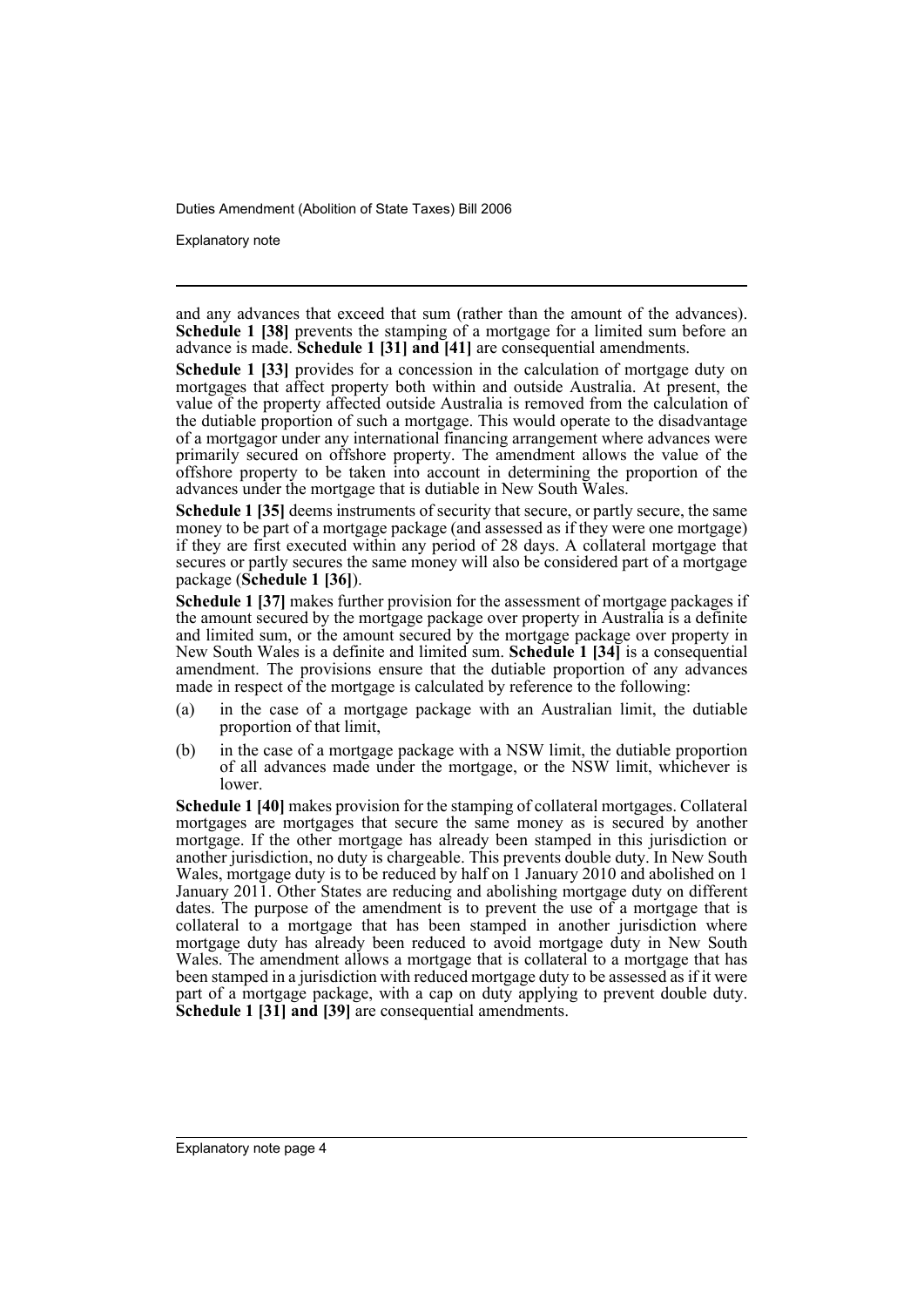Explanatory note

## **Duty on transfers of business assets, statutory licences and permissions and poker machine entitlements**

**Schedule 1 [9]** (proposed sections 35 and 36) abolishes, with effect on 1 July 2012, duty on transfers of the following types of dutiable property:

- (a) business assets, which includes the goodwill of a business and intellectual property (but not real property),
- (b) a statutory licence or permission under New South Wales law,
- (c) a poker machine entitlement within the meaning of the *Gaming Machines Act 2001*.

The abolition will apply in respect of transfers made on or after the abolition date.

**Schedule 1 [9]** (proposed section 37) is an anti-avoidance measure to ensure that abolition does not extend to certain transfers or transactions that are entered into on or after the abolition date pursuant to arrangements made before that date.

**Schedule 1 [7]** provides for a new rule for the assessment of dutiable transactions involving goods and other dutiable property, on the basis that business assets will no longer be dutiable property after the abolition date.

**Schedule 1 [4], [6], [8], [11], [12] and [42]** are consequential amendments.

## **Regulations**

**Schedule 1 [43]** enables savings and transitional regulations to be made as a consequence of the proposed Act.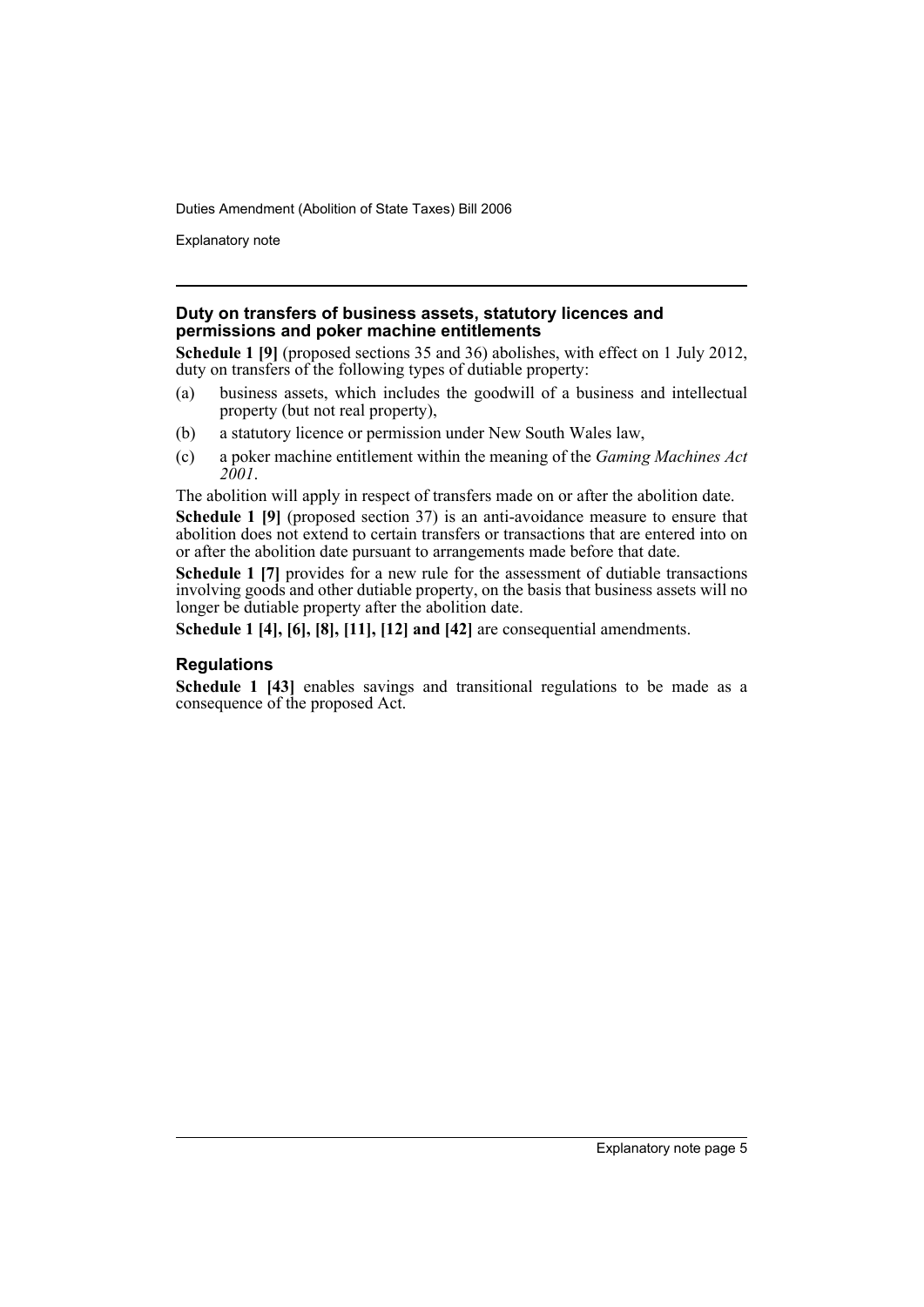Explanatory note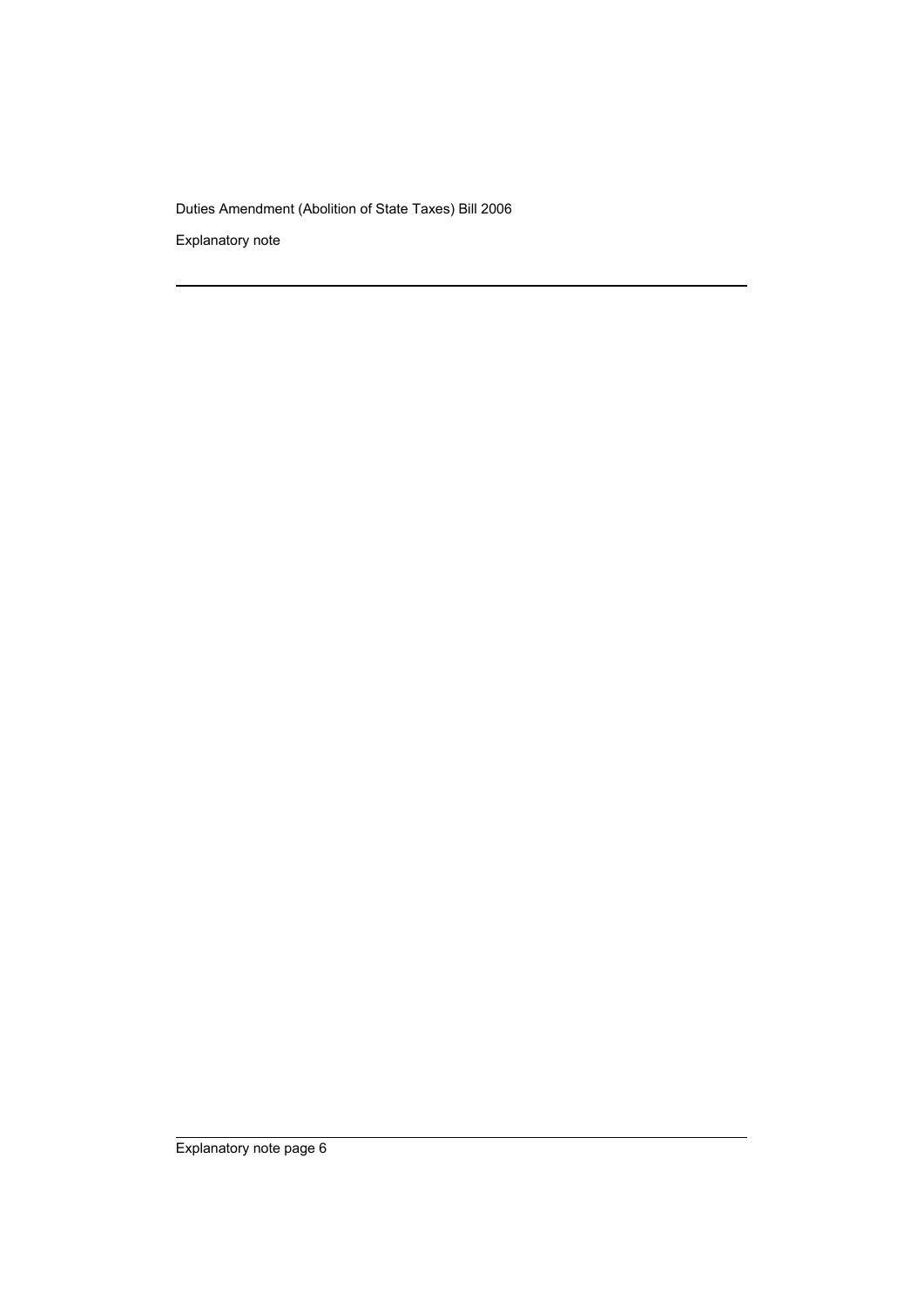First print



New South Wales

# **Duties Amendment (Abolition of State Taxes) Bill 2006**

# **Contents**

|   |                                     | Page |
|---|-------------------------------------|------|
|   | Name of Act                         |      |
| 2 | Commencement                        |      |
| 3 | Amendment of Duties Act 1997 No 123 |      |
| 4 | Repeal of Act                       |      |
|   | Schedule 1 Amendments               |      |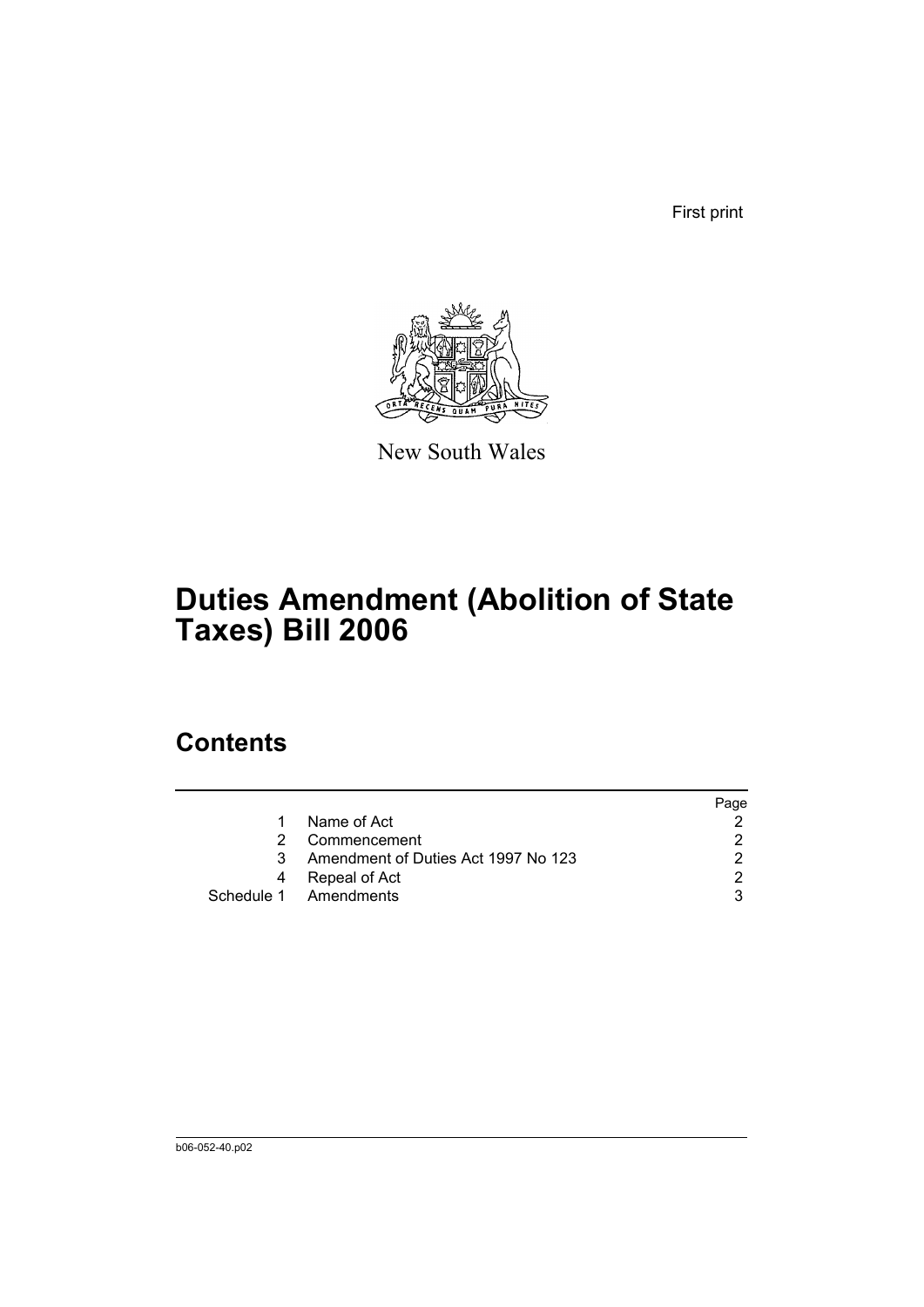Contents

Page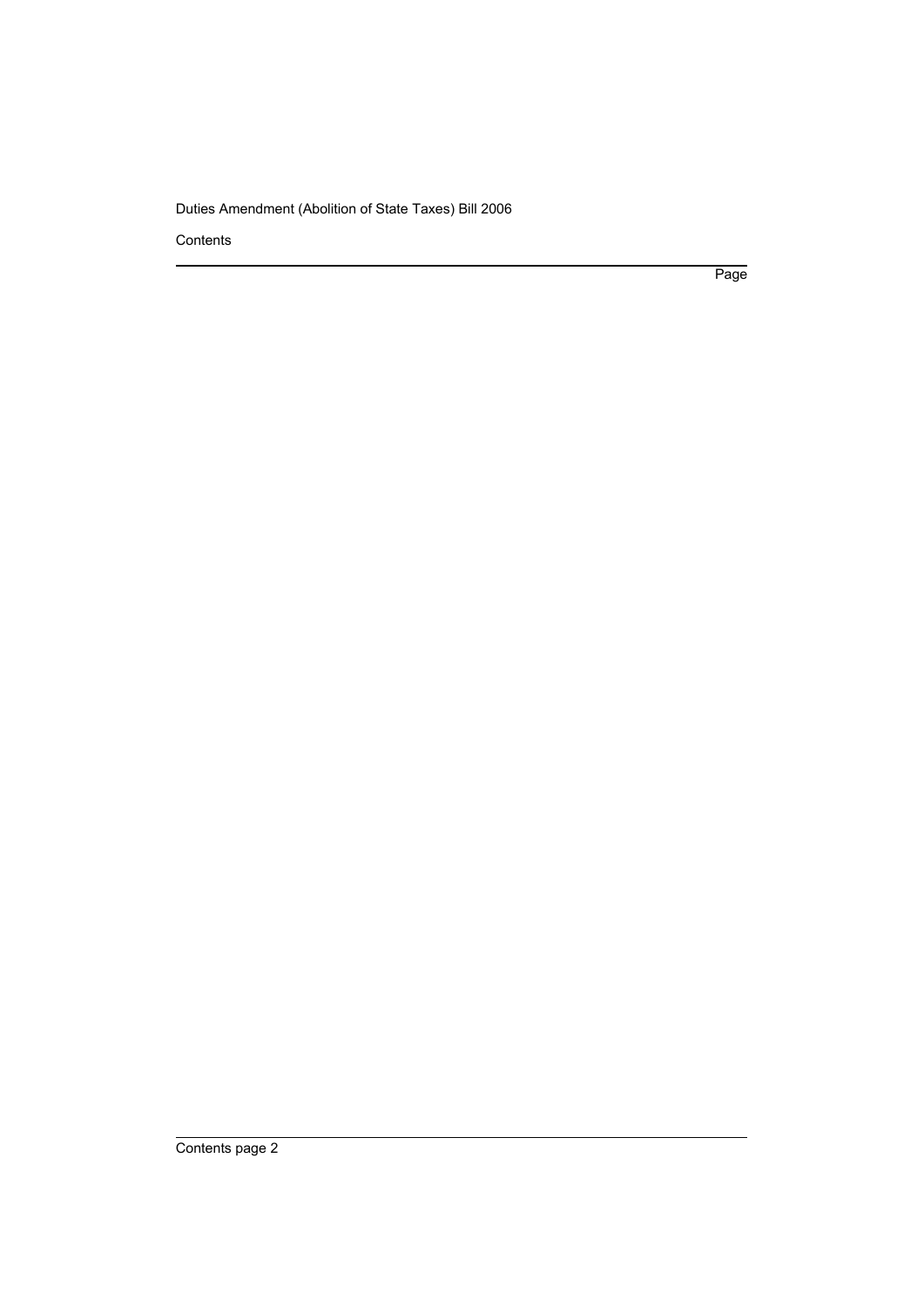

New South Wales

# **Duties Amendment (Abolition of State Taxes) Bill 2006**

No , 2006

# **A Bill for**

An Act to amend the *Duties Act 1997* for the purpose of abolishing and reducing certain State taxes, and to provide for transitional matters; and for other purposes.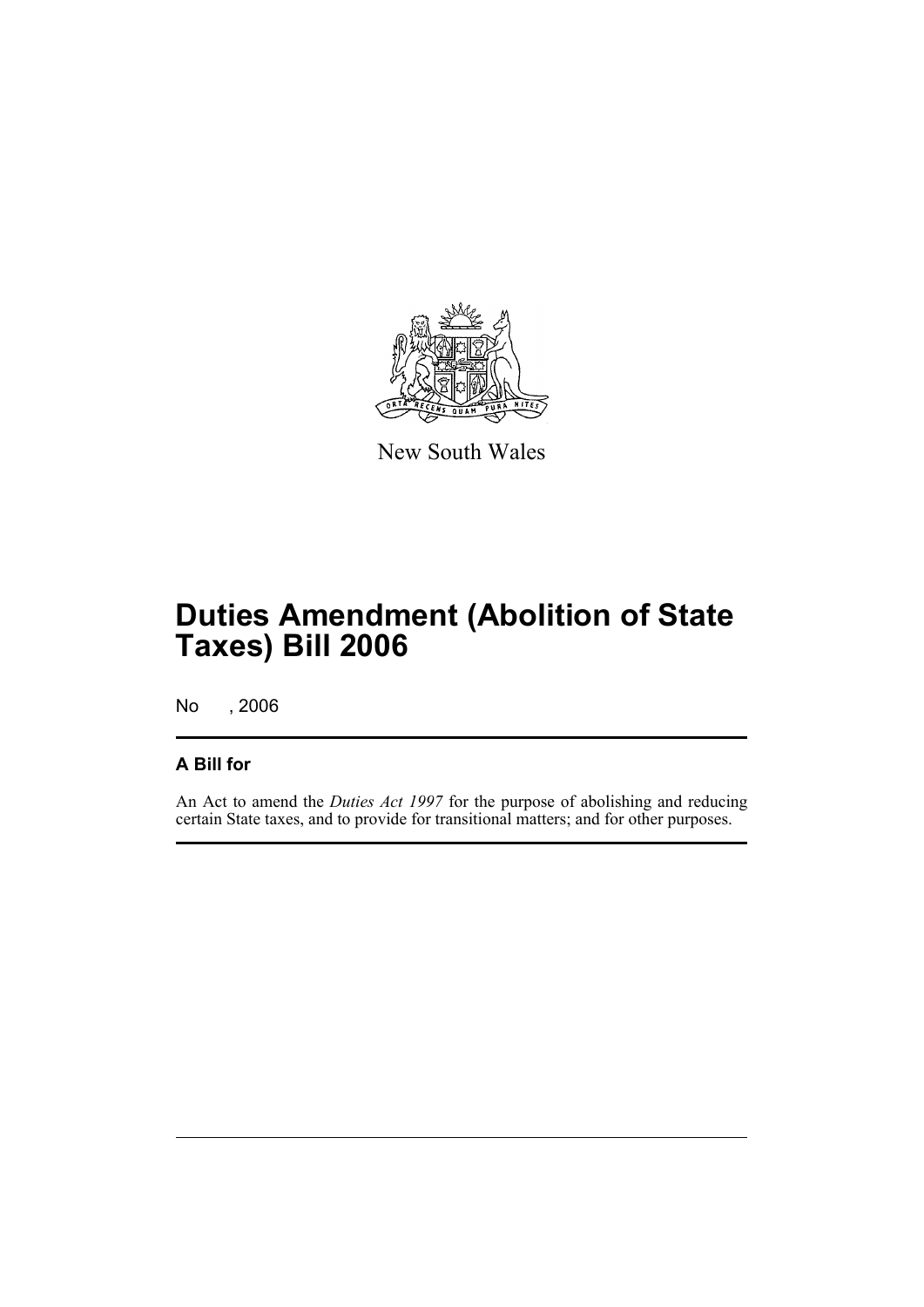|                         |     | The Legislature of New South Wales enacts:                                                                                                                                                    | 1              |  |  |  |
|-------------------------|-----|-----------------------------------------------------------------------------------------------------------------------------------------------------------------------------------------------|----------------|--|--|--|
| <b>Name of Act</b><br>1 |     |                                                                                                                                                                                               |                |  |  |  |
|                         |     | This Act is the Duties Amendment (Abolition of State Taxes) Act 2006.                                                                                                                         | 3              |  |  |  |
| $\mathbf{2}$            |     | <b>Commencement</b>                                                                                                                                                                           | $\overline{4}$ |  |  |  |
|                         | (1) | This Act commences, or is taken to have commenced, on 1 July 2006,<br>except as provided by subsections $(2)$ and $(3)$ .                                                                     | 5<br>6         |  |  |  |
|                         | (2) | Schedule 1 [23] commences on 1 July 2007.                                                                                                                                                     | 7              |  |  |  |
|                         | (3) | If the State Revenue Legislation Amendment Act 2006 is not assented to<br>before 1 July 2006, Schedule 1 [41] commences, or is taken to have<br>commenced, on the date of assent to that Act. | 8<br>9<br>10   |  |  |  |
| 3                       |     | Amendment of Duties Act 1997 No 123                                                                                                                                                           | 11             |  |  |  |
|                         |     | The <i>Duties Act 1997</i> is amended as set out in Schedule 1.                                                                                                                               | 12             |  |  |  |
| 4                       |     | <b>Repeal of Act</b>                                                                                                                                                                          | 13             |  |  |  |
|                         | (1) | This Act is repealed on the day following the day on which all of the<br>provisions of this Act have commenced.                                                                               | 14<br>15       |  |  |  |
|                         | (2) | The repeal of this Act does not, because of the operation of section 30<br>of the <i>Interpretation Act 1987</i> , affect any amendment made by this Act.                                     | 16<br>17       |  |  |  |
|                         |     |                                                                                                                                                                                               |                |  |  |  |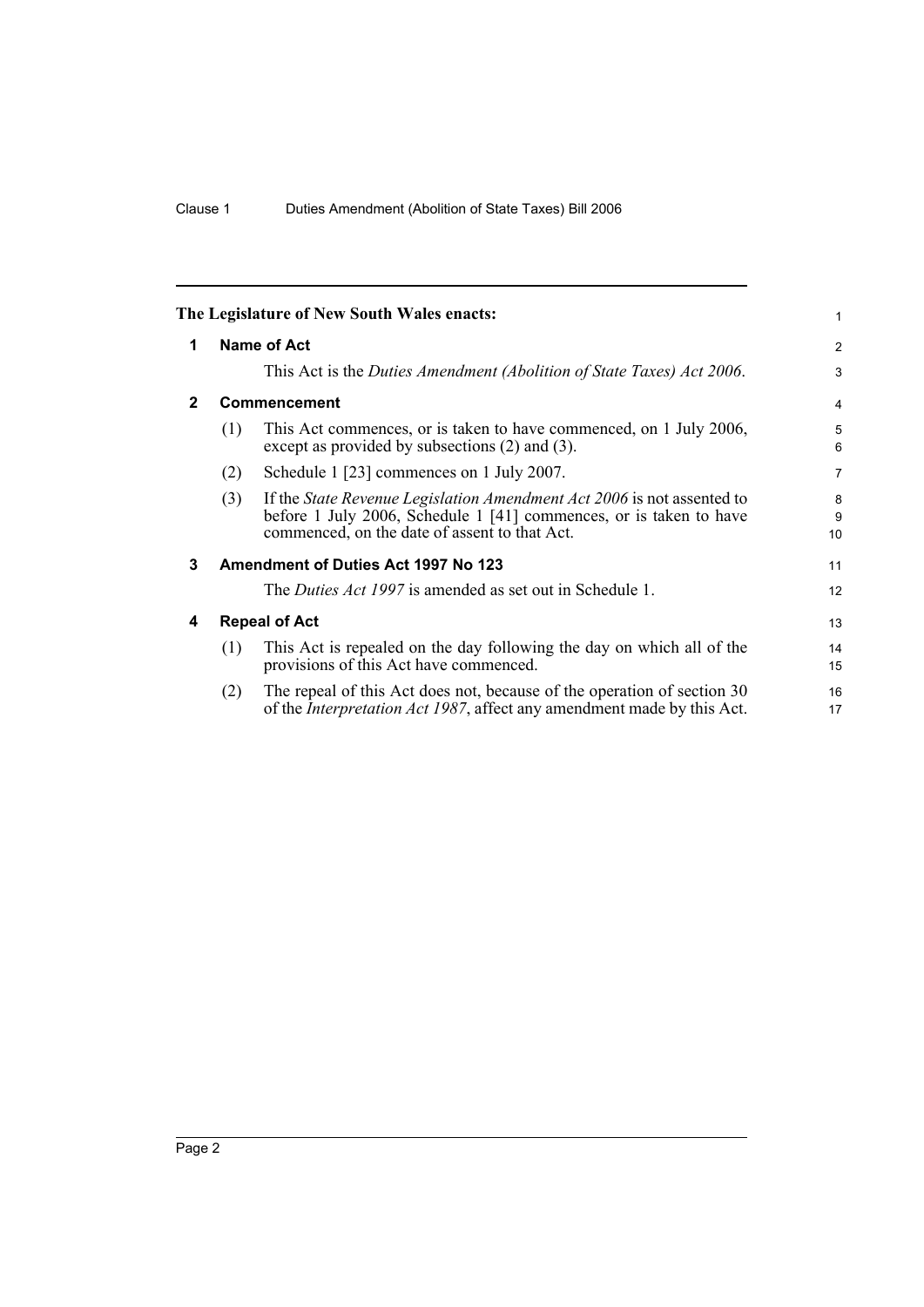Amendments Schedule 1

1

|     |                                 |        |                                                                          |            | (Section 3)                                                                                                                                            | $\overline{2}$      |
|-----|---------------------------------|--------|--------------------------------------------------------------------------|------------|--------------------------------------------------------------------------------------------------------------------------------------------------------|---------------------|
| [1] | property                        |        | Section 8 Imposition of duty on certain transactions concerning dutiable |            |                                                                                                                                                        | 3<br>4              |
|     |                                 |        | Insert after section $8(1)(b)(vii)$ :                                    |            |                                                                                                                                                        | 5                   |
|     |                                 | (viii) | be paid.                                                                 |            | a lease in respect of which a premium is paid or agreed to                                                                                             | 6<br>$\overline{7}$ |
| [2] | Section 8 (3)                   |        |                                                                          |            |                                                                                                                                                        | 8                   |
|     | Insert in alphabetical order:   |        |                                                                          |            |                                                                                                                                                        | 9                   |
|     |                                 |        | for a lease of land in New South Wales.                                  |            | <b><i>lease</i></b> means a lease of land in New South Wales or an agreement                                                                           | 10<br>11            |
|     |                                 |        | includes an amount paid or payable for the grant of the option.          |            | <i>premium</i> , in respect of a lease entered into pursuant to an option,                                                                             | 12<br>13            |
| [3] | transfers                       |        | Section 9 Imposition of duty on dutiable transactions that are not       |            |                                                                                                                                                        | 14<br>15            |
|     | respectively:                   |        |                                                                          |            | Insert at the end of the Table to the section, in Columns 1, 2, 3 and 4                                                                                | 16<br>17            |
|     |                                 | lease  | the leased<br>property                                                   | the lessee | when the lease is<br>entered into                                                                                                                      |                     |
| [4] |                                 |        | Section 11 What is "dutiable property"?                                  |            |                                                                                                                                                        | 18                  |
|     |                                 |        | Insert at the end of the section:                                        |            |                                                                                                                                                        | 19                  |
|     |                                 |        | on some of the types of dutiable property listed above.                  |            | Note. Part 4 of this Chapter provides for the abolition, in stages, of duty                                                                            | 20<br>21            |
|     |                                 |        | Marketable securities cease to be dutiable property on that date.        |            | The duty imposed on dutiable transactions involving shares and units<br>referred to in section 11 (1) (d) and (e) is abolished on 1 January 2009.      | 22<br>23<br>24      |
|     |                                 |        |                                                                          |            | The duty imposed on dutiable transactions involving business assets<br>referred to in section 11 (1) (g), statutory licences or permissions            | 25<br>26            |
|     |                                 |        | to be dutiable property on that date.                                    |            | referred to in section 11 (1) (h) and poker machine entitlements referred<br>to in section 11 (1) (h1) is abolished on 1 July 2012. Those things cease | 27<br>28<br>29      |
| [5] |                                 |        | Section 21 What is the "dutiable value" of dutiable property?            |            |                                                                                                                                                        | 30                  |
|     | Insert after section 21 $(4)$ : |        |                                                                          |            |                                                                                                                                                        | 31                  |
|     | (5)                             |        | respect of the lease.                                                    |            | The <i>dutiable value</i> of leased property transferred by way of a<br>lease is taken to be the amount of the premium paid or payable in              | 32<br>33<br>34      |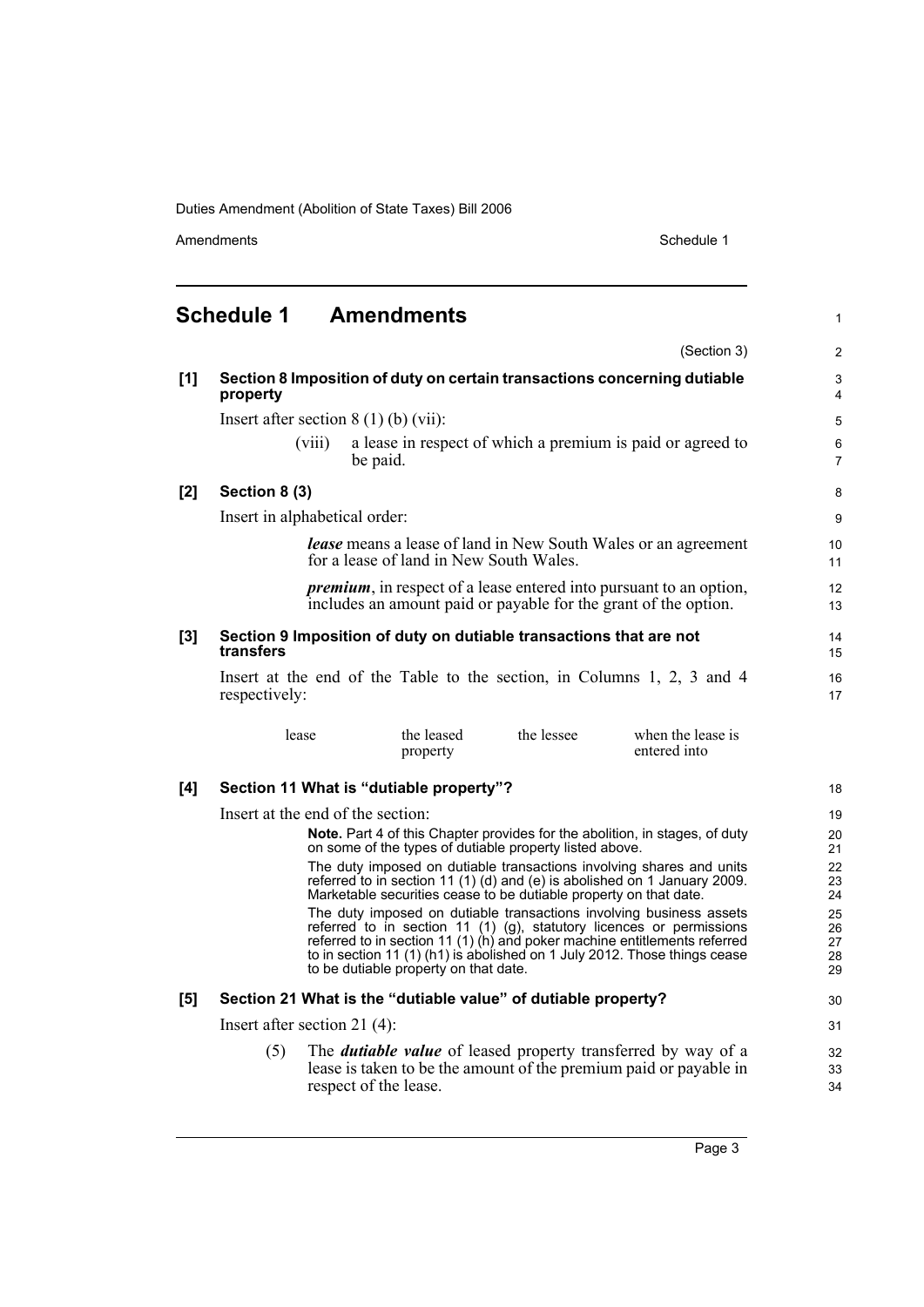| [6] | Section 26 Certain transactions concerning goods and other property |                    |                                                                                                                                                                                                                                                                                                                        |                                |  |  |
|-----|---------------------------------------------------------------------|--------------------|------------------------------------------------------------------------------------------------------------------------------------------------------------------------------------------------------------------------------------------------------------------------------------------------------------------------|--------------------------------|--|--|
|     |                                                                     |                    | Insert after section $26(2)$ :                                                                                                                                                                                                                                                                                         | $\overline{2}$                 |  |  |
|     |                                                                     | (3)                | This section applies only to dutiable transactions that occur<br>before 1 July $2012$ .                                                                                                                                                                                                                                | $\mathsf 3$<br>$\overline{4}$  |  |  |
|     |                                                                     |                    | Note. On 1 July 2012, duty on the transfer of business assets is<br>abolished (see Part 4 of this Chapter). Section 26A applies in respect of<br>transfers occurring after that date that remain dutiable transactions.                                                                                                | 5<br>$\,6\,$<br>$\overline{7}$ |  |  |
| [7] |                                                                     | <b>Section 26A</b> |                                                                                                                                                                                                                                                                                                                        | 8                              |  |  |
|     |                                                                     |                    | Insert after section 26:                                                                                                                                                                                                                                                                                               | 9                              |  |  |
|     | 26A                                                                 |                    | Transactions involving goods and other property that occur on or<br>after 1 July 2012                                                                                                                                                                                                                                  | 10<br>11                       |  |  |
|     |                                                                     | (1)                | If a dutiable transaction involves goods and other dutiable<br>property, the Chief Commissioner may disregard the value of the<br>goods in the transaction if satisfied that the dutiable value of the<br>other property does not exceed 10% of the dutiable value of all<br>the dutiable property in the transaction. | 12<br>13<br>14<br>15<br>16     |  |  |
|     |                                                                     | (2)                | This section applies only to dutiable transactions that occur on or<br>after 1 July $20\overline{1}2$ .                                                                                                                                                                                                                | 17<br>18                       |  |  |
| [8] |                                                                     | jurisdictions      | Section 28 Apportionment-business assets in this and other                                                                                                                                                                                                                                                             | 19<br>20                       |  |  |
|     |                                                                     |                    | Insert after section $28(5)$ :                                                                                                                                                                                                                                                                                         | 21                             |  |  |
|     |                                                                     | (6)                | This section applies only to dutiable transactions that occur<br>before 1 July $20\overline{1}2$ .                                                                                                                                                                                                                     | 22<br>23                       |  |  |
|     |                                                                     |                    | Note. On 1 July 2012, duty on the transfer of business assets is<br>abolished (see Part 4 of this Chapter).                                                                                                                                                                                                            | 24<br>25                       |  |  |
| [9] |                                                                     |                    | <b>Chapter 2, Part 4</b>                                                                                                                                                                                                                                                                                               | 26                             |  |  |
|     |                                                                     |                    | Insert after Part 3:                                                                                                                                                                                                                                                                                                   | 27                             |  |  |
|     | Part 4                                                              |                    | <b>Abolition of various duties</b>                                                                                                                                                                                                                                                                                     | 28                             |  |  |
|     | 34                                                                  |                    | Abolition of duty on all transfers of marketable securities-<br>effective 1 January 2009                                                                                                                                                                                                                               | 29<br>30                       |  |  |
|     |                                                                     | (1)                | On and from 1 January 2009, marketable securities are not<br>dutiable property (despite section 11).                                                                                                                                                                                                                   | 31<br>32                       |  |  |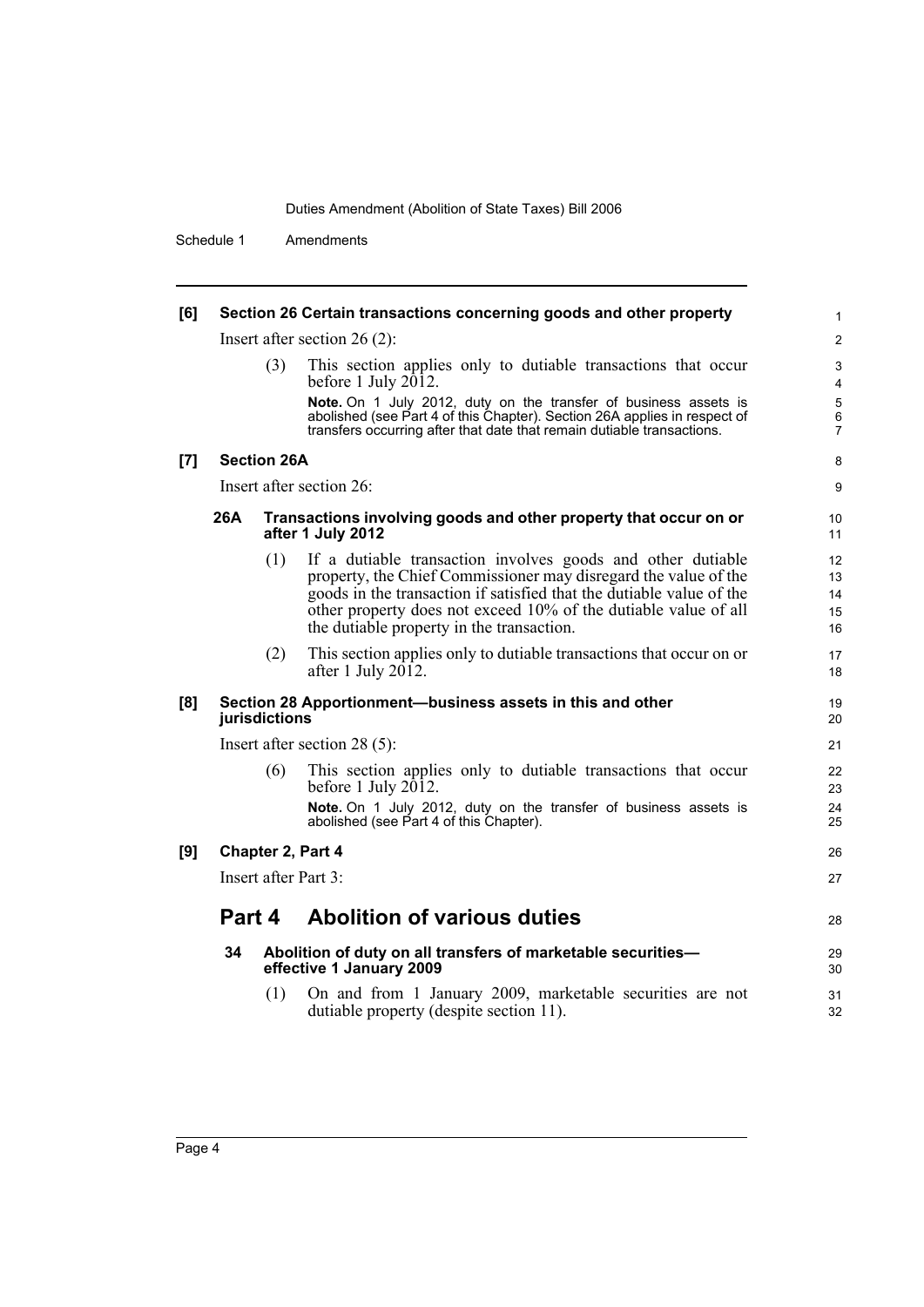Amendments **Amendments** Schedule 1

(2) Subsection (1) does not apply in respect of any transfer or transaction with respect to marketable securities that occurs before 1 January 2009 and, accordingly, does not affect any requirement to pay duty under this Chapter in respect of the transfer or transaction.

#### **35 Abolition of duty on transfers of business assets—effective 1 July 2012**

- (1) On and from 1 July 2012, a business asset referred to in section 11 (1) (g) is not dutiable property (despite section 11).
- (2) Subsection (1) does not apply in respect of any transfer or transaction with respect to business assets that occurs before 1 July 2012 and, accordingly, does not affect any requirement to pay duty under this Chapter in respect of the transfer or transaction.

#### **36 Abolition of duty on transfers of licences, permissions and entitlements—effective 1 July 2012**

- (1) On and from 1 July 2012, a statutory licence or permission referred to in section 11 (1) (h), or a poker machine entitlement referred to in section 11 (1) (h1), is not dutiable property (despite section 11).
- (2) Subsection (1) does not apply in respect of any transfer or transaction with respect to statutory licences or permissions, or poker machine entitlements, that occurs before 1 July 2012 and, accordingly, does not affect any requirement to pay duty under this Chapter in respect of the transfer or transaction.

## **37 Anti-avoidance measures**

Sections 35 and 36 do not apply in respect of a transfer or transaction with respect to a business asset referred to in section 11 (1) (g), a statutory licence or permission referred to in section 11 (1) (h), or a poker machine entitlement referred to in section 11 (1) (h1), that occurs on or after 1 July 2012 if:

- (a) the transfer or transaction replaces a transfer or transaction involving the same business asset, statutory licence or permission, or poker machine entitlement that occurred before 1 July 2012, or
- (b) the transfer or transaction is made or entered into pursuant to an option to purchase the business asset, statutory licence or permission, or poker machine entitlement that was granted before 1 July 2012, or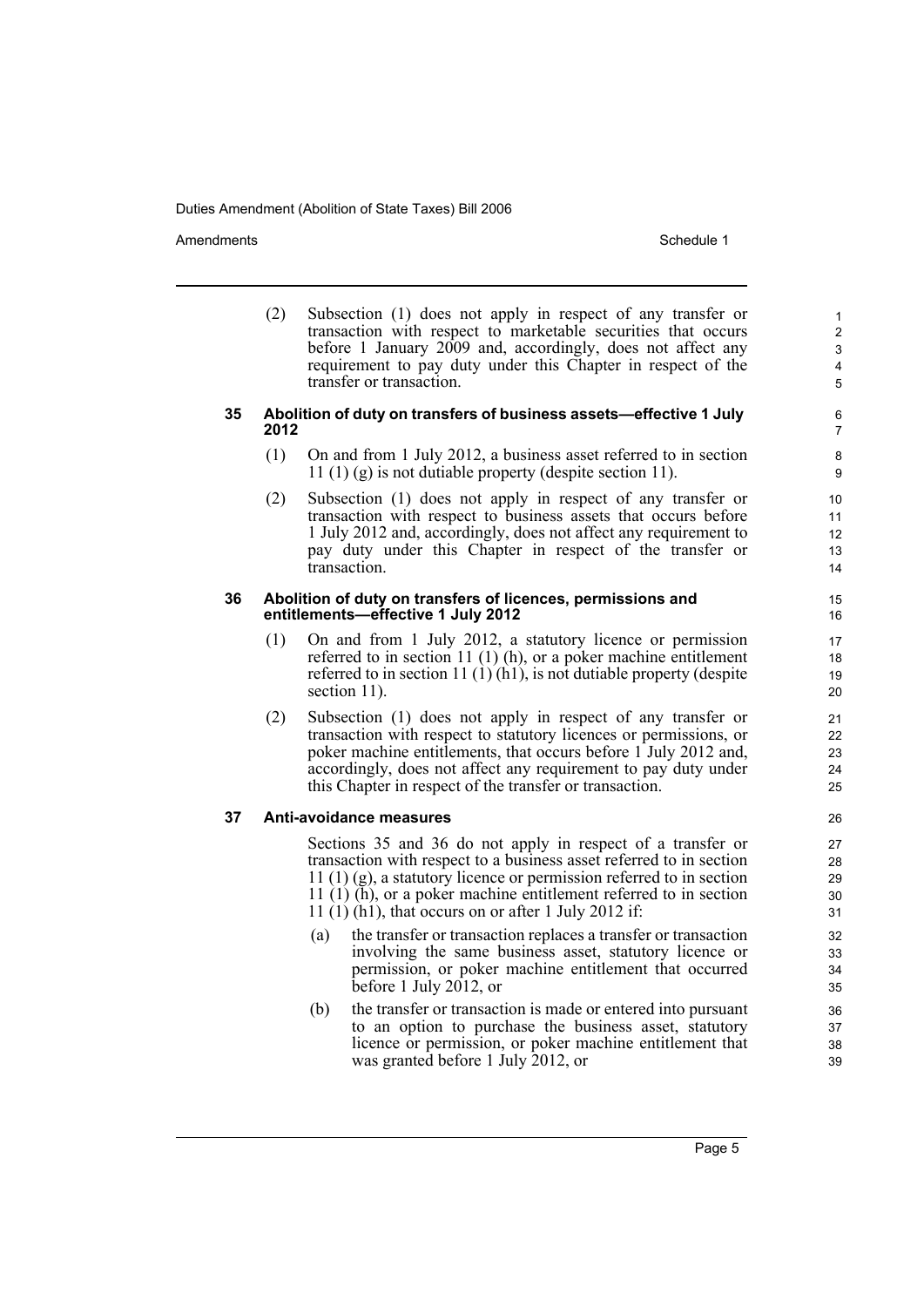|        |                          |      | (c) | the transfer or transaction was made or entered into<br>pursuant to another arrangement, made before 1 July 2012,<br>the only or main purpose of which was to defer the transfer<br>or transaction until 1 July 2012, or later, so that duty would<br>not be chargeable under this Chapter on the transfer or<br>transaction. | $\mathbf{1}$<br>$\overline{2}$<br>3<br>4<br>5<br>6 |
|--------|--------------------------|------|-----|-------------------------------------------------------------------------------------------------------------------------------------------------------------------------------------------------------------------------------------------------------------------------------------------------------------------------------|----------------------------------------------------|
| [10]   | <b>Section 53A</b>       |      |     |                                                                                                                                                                                                                                                                                                                               | 7                                                  |
|        | Insert after section 53: |      |     |                                                                                                                                                                                                                                                                                                                               | 8                                                  |
|        | 53A                      |      |     | Duty on lease premiums                                                                                                                                                                                                                                                                                                        | 9                                                  |
|        |                          |      |     | In the case of property transferred by way of a lease for which a<br>premium is paid or payable, duty is not chargeable under this<br>Chapter on:                                                                                                                                                                             | 10<br>11<br>$12 \overline{ }$                      |
|        |                          |      | (a) | so much of the premium of a residential lease as relates to<br>premises used, or intended to be used, exclusively as a<br>residence, or                                                                                                                                                                                       | 13<br>14<br>15                                     |
|        |                          |      | (b) | so much of the premium of a lease as relates to a moveable<br>dwelling site used, or intended to be used, as the principal<br>place of residence of the lessee.                                                                                                                                                               | 16<br>17<br>18                                     |
| $[11]$ |                          |      |     | <b>Section 65 Exemptions from duty</b>                                                                                                                                                                                                                                                                                        | 19                                                 |
|        |                          |      |     | Insert after section $65(6)$ :                                                                                                                                                                                                                                                                                                | 20                                                 |
|        |                          |      |     | Note. Duty on the transfer of statutory licences is abolished on 1 July<br>2012. This exemption is relevant only to a transfer or vesting that occurs<br>before that date. See Part 4 of this Chapter.                                                                                                                        | 21<br>22<br>23                                     |
| [12]   | Section 65 (7), note     |      |     |                                                                                                                                                                                                                                                                                                                               | 24                                                 |
|        |                          |      |     | Insert after section $65(7)$ :<br>Note. Duty on the transfer of statutory licences, permissions and poker<br>machine entitlements is abolished on 1 July 2012. This exemption is<br>relevant only to a transfer or vesting that occurs before that date. See<br>Part 4 of this Chapter.                                       | 25<br>26<br>27<br>28<br>29                         |
| [13]   | <b>Section 65 (16)</b>   |      |     |                                                                                                                                                                                                                                                                                                                               | 30                                                 |
|        |                          |      |     | Insert after section $65$ (15):                                                                                                                                                                                                                                                                                               | 31                                                 |
|        |                          | (16) |     | Leases-general                                                                                                                                                                                                                                                                                                                | 32                                                 |
|        |                          |      |     | No duty is chargeable under this Chapter on the following leases:                                                                                                                                                                                                                                                             | 33                                                 |
|        |                          |      | (a) | a lease granted by or on behalf of a corporation, society or<br>institution if:                                                                                                                                                                                                                                               | 34<br>35                                           |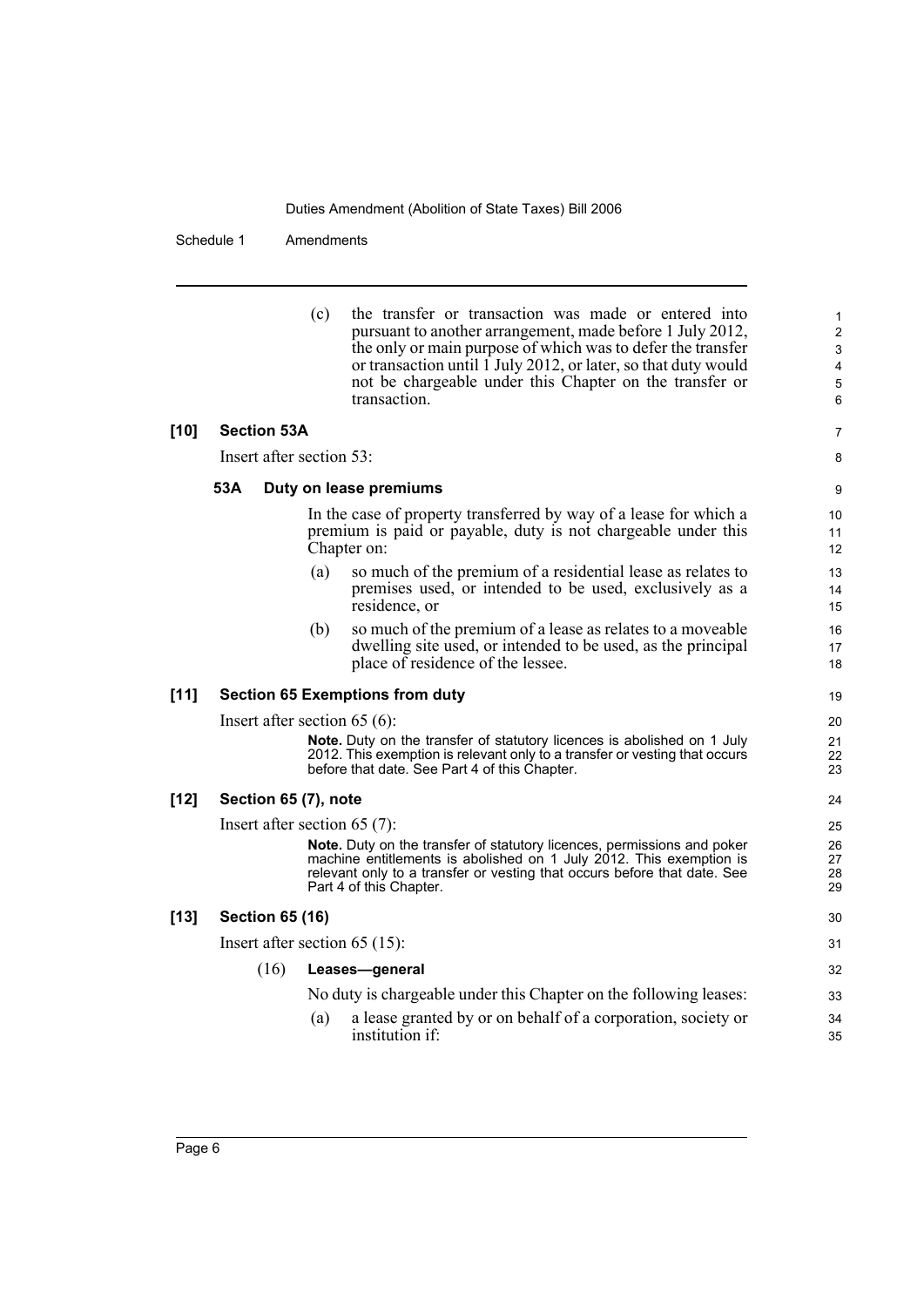Amendments Schedule 1

|        |      |                     |       | (i)  | the purpose of the lease is to grant a retired person<br>or a disabled person the right to occupy residential<br>accommodation, and                                          | 1<br>$\overline{\mathbf{c}}$<br>3 |
|--------|------|---------------------|-------|------|------------------------------------------------------------------------------------------------------------------------------------------------------------------------------|-----------------------------------|
|        |      |                     |       | (ii) | the lease has not been granted for the purpose of<br>profit by the lessor,                                                                                                   | 4<br>5                            |
|        |      |                     | (b)   |      | a lease of premises to the Home Care Service of New<br>South Wales,                                                                                                          | 6<br>7                            |
|        |      |                     | (c)   |      | a lease executed in accordance with Part V of the National<br>Health Act 1953 of the Commonwealth,                                                                           | 8<br>9                            |
|        |      |                     | (d)   |      | a lease of premises in a retirement village within the<br>meaning of section 5 of the Retirement Villages Act 1999.                                                          | 10<br>11                          |
| $[14]$ |      |                     |       |      | Section 66 Exemptions-marketable securities                                                                                                                                  | 12                                |
|        |      |                     |       |      | Insert at the end of the note to the section:                                                                                                                                | 13                                |
|        |      |                     |       |      | The duty on all marketable securities is to be abolished on 1 January<br>2009. See Part 4 of this Chapter.                                                                   | 14<br>15                          |
| $[15]$ |      | <b>Section 124</b>  |       |      |                                                                                                                                                                              | 16                                |
|        |      |                     |       |      | Insert in Part 3 of Chapter 3, before section 125:                                                                                                                           | 17                                |
|        | 124  |                     |       |      | Abolition of duty charged by this Part-effective 1 January 2009                                                                                                              | 18                                |
|        |      | (1)                 | 2009. |      | The duty charged by this Part is abolished on and from 1 January                                                                                                             | 19<br>20                          |
|        |      | (2)                 |       |      | The duty charged by this Part remains chargeable on a dutiable<br>entitlement that is acquired before 1 January 2009.                                                        | 21<br>22                          |
| $[16]$ |      | <b>Section 137A</b> |       |      |                                                                                                                                                                              | 23                                |
|        |      |                     |       |      | Insert in Part 5 of Chapter 3, before section 138:                                                                                                                           | 24                                |
|        | 137A |                     |       |      | Abolition of duty charged by this Part-effective 1 January 2009                                                                                                              | 25                                |
|        |      | (1)                 | 2009. |      | The duty charged by this Part is abolished on and from 1 January                                                                                                             | 26<br>27                          |
|        |      | (2)                 | 2009. |      | The duty charged by this Part remains chargeable on an allotment<br>of shares referred to in section 138 that occurs before 1 January                                        | 28<br>29<br>30                    |
| $[17]$ |      |                     |       |      | Section 164 Imposition of duty                                                                                                                                               | 31                                |
|        |      |                     |       |      | Insert at the end of the section (before the note):                                                                                                                          | 32                                |
|        |      | (2)                 |       |      | The duty charged by this Chapter is abolished on and from<br>1 January 2008. This Chapter does not apply in respect of a lease<br>first executed on or after 1 January 2008. | 33<br>34<br>35                    |
|        |      |                     |       |      |                                                                                                                                                                              |                                   |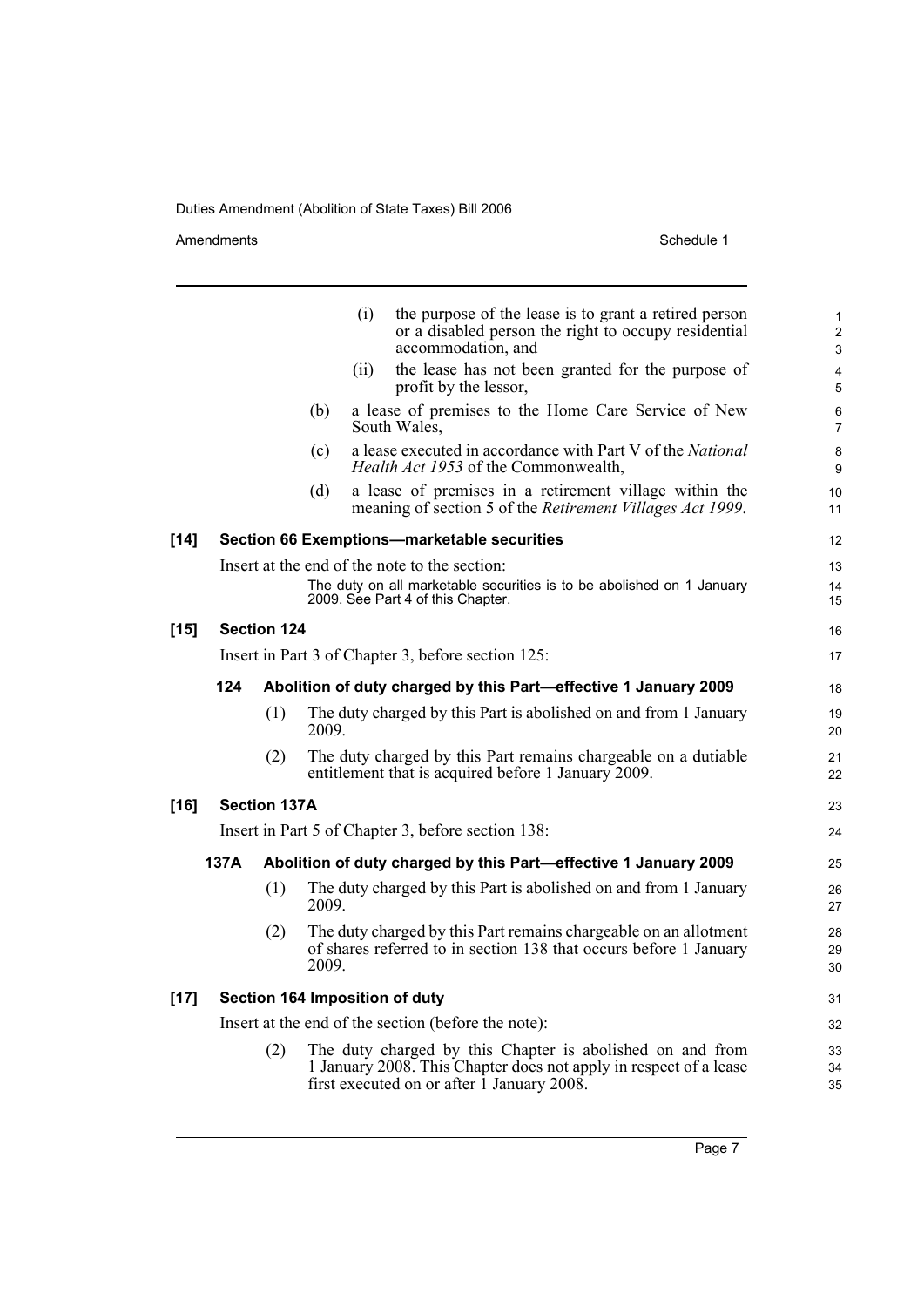| $[18]$ |                         | Section 164A What is a "lease"?                                                                                                                                                                                                                                                                                                                                                                                                                                                                                                                   | $\mathbf{1}$                                       |
|--------|-------------------------|---------------------------------------------------------------------------------------------------------------------------------------------------------------------------------------------------------------------------------------------------------------------------------------------------------------------------------------------------------------------------------------------------------------------------------------------------------------------------------------------------------------------------------------------------|----------------------------------------------------|
|        |                         | Omit "Lease". Insert instead "For the purposes of this Chapter, lease".                                                                                                                                                                                                                                                                                                                                                                                                                                                                           | $\mathbf{2}$                                       |
| $[19]$ |                         | <b>Section 170 General rate</b>                                                                                                                                                                                                                                                                                                                                                                                                                                                                                                                   | 3                                                  |
|        | Omit section $170(2)$ . |                                                                                                                                                                                                                                                                                                                                                                                                                                                                                                                                                   | 4                                                  |
| $[20]$ |                         | Section 177 Reassessment of duty-early termination                                                                                                                                                                                                                                                                                                                                                                                                                                                                                                | 5                                                  |
|        |                         | Omit "may apply in writing" from section 177 (1).                                                                                                                                                                                                                                                                                                                                                                                                                                                                                                 | 6                                                  |
|        |                         | Insert instead "may apply in an approved form".                                                                                                                                                                                                                                                                                                                                                                                                                                                                                                   | $\overline{7}$                                     |
| $[21]$ |                         | Section 177 (5) and (6)                                                                                                                                                                                                                                                                                                                                                                                                                                                                                                                           | 8                                                  |
|        |                         | Insert after section $177(4)$ :                                                                                                                                                                                                                                                                                                                                                                                                                                                                                                                   | 9                                                  |
|        | (5)<br>(6)              | The Chief Commissioner must not refund any duty under this<br>section unless satisfied that neither the lessee, nor an associated<br>person in relation to the lessee, has occupied the premises the<br>subject of the lease with the express or implied agreement of the<br>lessor at any time after the termination of the lease and that<br>neither the lessee, nor an associated person, proposes to so<br>occupy those premises at any time after the termination of the<br>lease.<br>Subsection (5) does not apply to an occupation that is | 10<br>11<br>12<br>13<br>14<br>15<br>16<br>17<br>18 |
|        |                         | consequential on the sale of the premises to the lessee or an<br>associated person.                                                                                                                                                                                                                                                                                                                                                                                                                                                               | 19<br>20                                           |
| $[22]$ |                         | <b>Section 179 Exemptions</b>                                                                                                                                                                                                                                                                                                                                                                                                                                                                                                                     | 21                                                 |
|        | Omit section $179(5)$ . |                                                                                                                                                                                                                                                                                                                                                                                                                                                                                                                                                   | 22                                                 |
| $[23]$ |                         | <b>Chapter 6 Hire of goods</b>                                                                                                                                                                                                                                                                                                                                                                                                                                                                                                                    | 23                                                 |
|        | Omit the Chapter.       |                                                                                                                                                                                                                                                                                                                                                                                                                                                                                                                                                   | 24                                                 |
| $[24]$ | Chapter 6, note         |                                                                                                                                                                                                                                                                                                                                                                                                                                                                                                                                                   | 25                                                 |
|        |                         | Insert after the heading to the Chapter:                                                                                                                                                                                                                                                                                                                                                                                                                                                                                                          | 26                                                 |
|        |                         | Note. This duty will be abolished on 1 July 2007 as a consequence of<br>the Duties Amendment (Abolition of State Taxes) Act 2006.                                                                                                                                                                                                                                                                                                                                                                                                                 | 27<br>28                                           |
| $[25]$ | <b>Section 203A</b>     |                                                                                                                                                                                                                                                                                                                                                                                                                                                                                                                                                   | 29                                                 |
|        |                         | Insert in Chapter 7, before section 204:                                                                                                                                                                                                                                                                                                                                                                                                                                                                                                          | 30                                                 |
|        | 203A                    | Abolition of mortgage duty-effective 1 January 2011                                                                                                                                                                                                                                                                                                                                                                                                                                                                                               | 31                                                 |
|        | (1)                     | Mortgage duty is abolished on and from 1 January 2011.                                                                                                                                                                                                                                                                                                                                                                                                                                                                                            | 32                                                 |
|        |                         |                                                                                                                                                                                                                                                                                                                                                                                                                                                                                                                                                   |                                                    |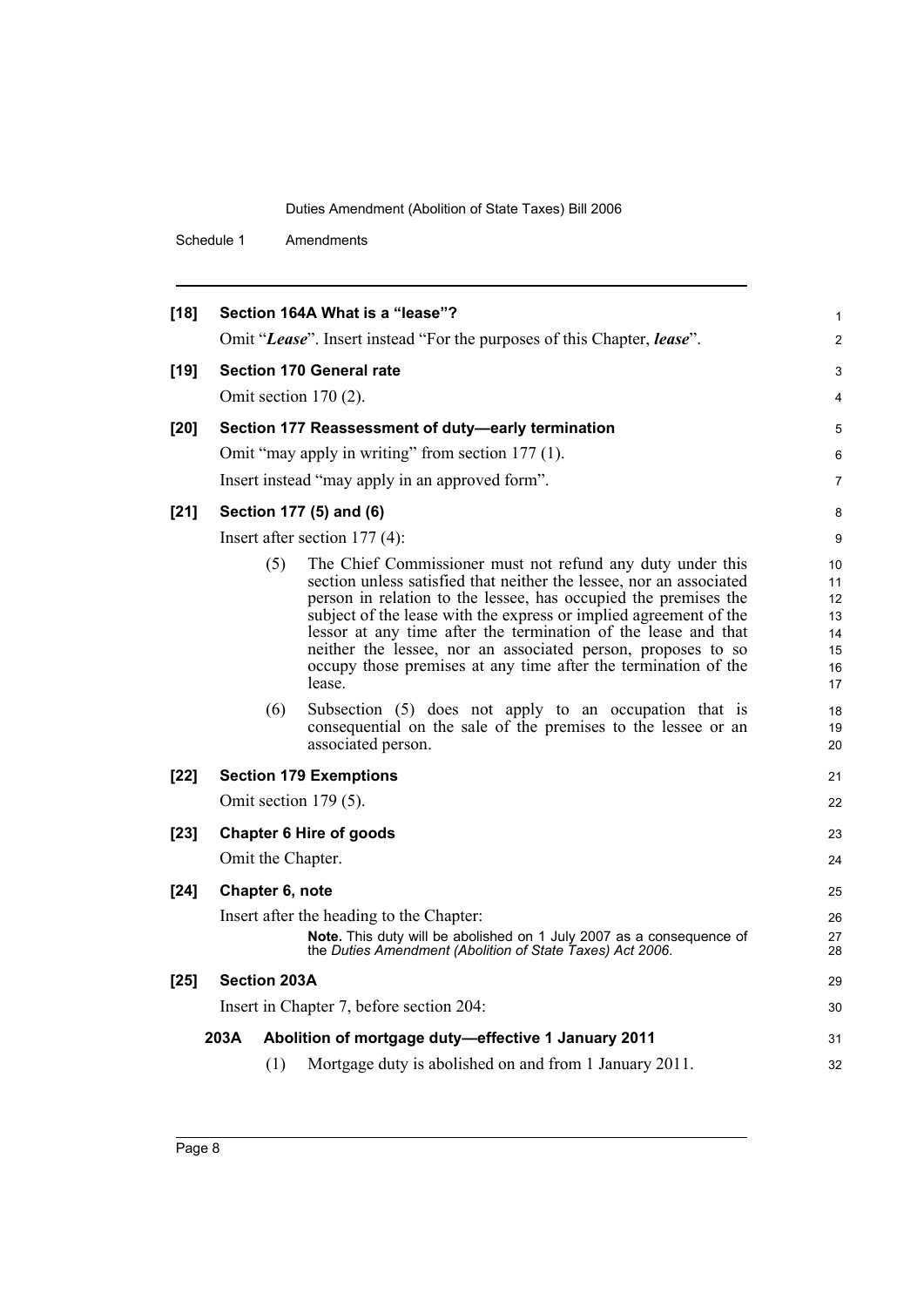Amendments **Schedule 1** and the set of the set of the set of the set of the set of the set of the set of the set of the set of the set of the set of the set of the set of the set of the set of the set of the set of the set

| (2) |     | However, mortgage duty remains chargeable, and this Chapter<br>continues to apply, in respect of the following:                                                                                                                                  |
|-----|-----|--------------------------------------------------------------------------------------------------------------------------------------------------------------------------------------------------------------------------------------------------|
|     | (a) | a mortgage first executed before 1 January 2011 (including<br>any advances or further advances made in respect of the<br>mortgage before that date),                                                                                             |
|     | (b) | an instrument of security referred to in section 208 (3) that<br>first affects land in New South Wales before 1 January<br>2011,                                                                                                                 |
|     | (c) | an instrument of security referred to in section 208 (3A)<br>that first affects relevant property in New South Wales<br>before 1 January 2011,                                                                                                   |
|     | (d) | an instrument that first becomes a mortgage or evidences<br>the terms of a mortgage, as referred to in section 208 (4),<br>before 1 January 2011.                                                                                                |
| (3) |     | A mortgage does not become liable to the additional duty referred<br>to in section 208 (2) in respect of an advance or further advance<br>that is made on or after 1 January 2011 (even if the mortgage was<br>first executed before that date). |

### **[26] Section 208 When does a liability arise?**

Insert after section 208 (3):

(3A) An instrument of security that does not affect property in New South Wales at the date of first execution but that, at any time after execution, affects relevant property in New South Wales identified in the instrument or identified under an arrangement in place when the instrument was first executed, becomes liable to duty on the date it first affects that property, unless it is duly stamped under a corresponding Act or is exempt from duty.

#### **[27] Section 208 (6)**

Insert after section 208 (5):

- (6) For the purposes of this section, *relevant property* means any property, excluding land and the following kinds of property:
	- (a) a marketable security that is quoted on the Australian Stock Exchange,
	- (b) an interest in a marketable security referred to in paragraph (a), or an interest in a marketable security if the interest is quoted on the Australian Stock Exchange,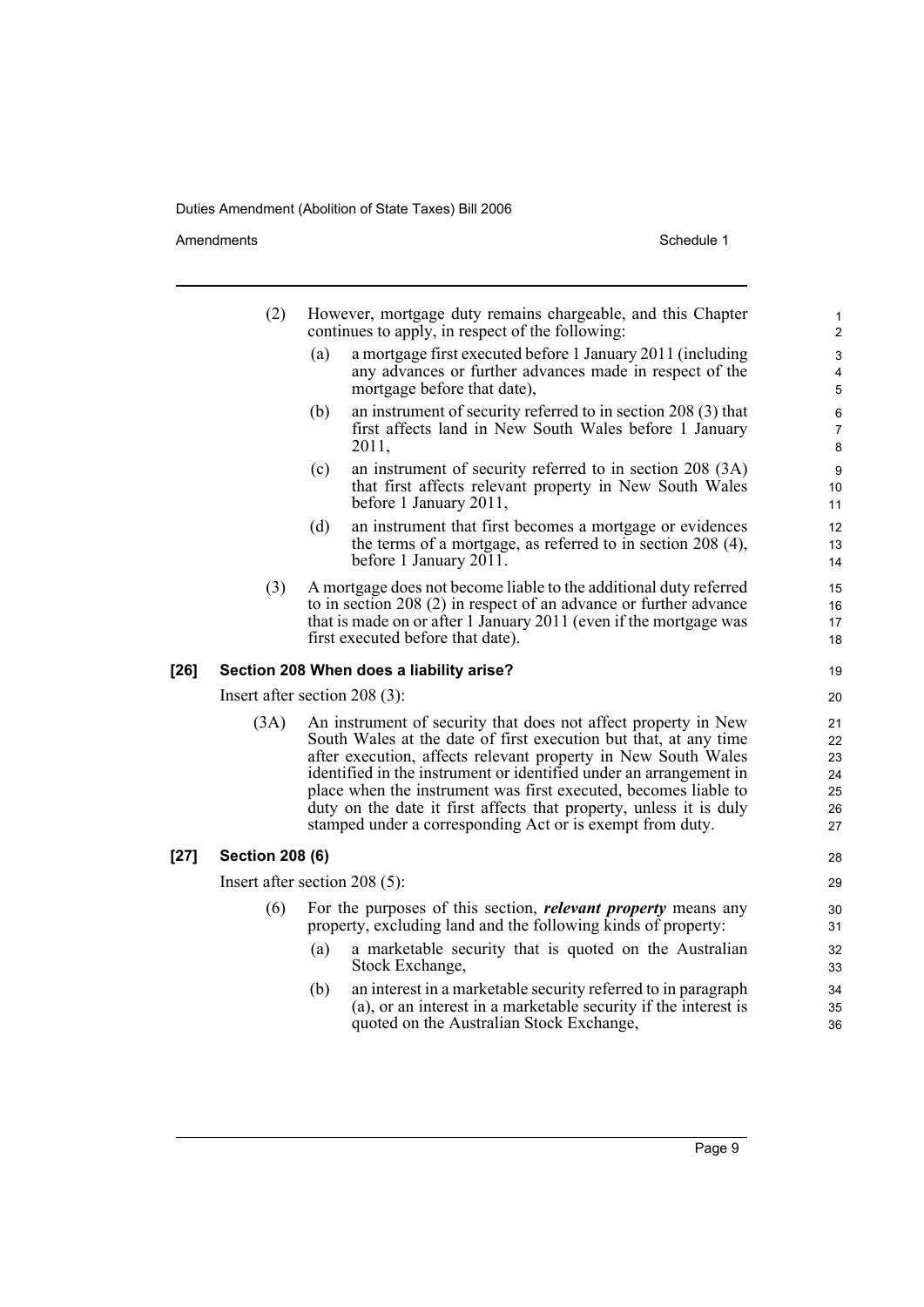Schedule 1 Amendments

|      |                         | (c)<br>(d) | an interest in a unit trust scheme, being a unit trust scheme<br>in respect of which units in the scheme have been issued to<br>the public and 50 or more persons are beneficially entitled<br>to units in the scheme.<br>property the Chief Commissioner is satisfied is of a similar<br>nature to property referred to in paragraph $(a)$ , $(b)$ or $(c)$ . | $\mathbf{1}$<br>$\overline{c}$<br>$\mathsf 3$<br>$\overline{\mathbf{4}}$<br>$\overline{5}$<br>6 |
|------|-------------------------|------------|----------------------------------------------------------------------------------------------------------------------------------------------------------------------------------------------------------------------------------------------------------------------------------------------------------------------------------------------------------------|-------------------------------------------------------------------------------------------------|
| [28] |                         |            | Section 210 How is mortgage duty charged?                                                                                                                                                                                                                                                                                                                      | $\overline{7}$                                                                                  |
|      |                         |            | Omit "provided by subsection $(2)$ " from section 210 $(1)$ .                                                                                                                                                                                                                                                                                                  | 8                                                                                               |
|      |                         |            | Insert instead "provided by subsections $(2)$ – $(4)$ ".                                                                                                                                                                                                                                                                                                       | $\boldsymbol{9}$                                                                                |
| [29] | <b>Section 210 (2)</b>  |            |                                                                                                                                                                                                                                                                                                                                                                | 10                                                                                              |
|      |                         |            | Insert ", except as provided by subsection (4)" after "of the amount secured".                                                                                                                                                                                                                                                                                 | 11                                                                                              |
| [30] | Section 210 (3) and (4) |            |                                                                                                                                                                                                                                                                                                                                                                | 12                                                                                              |
|      |                         |            | Insert after section $210(2)$ (before the notes to the section):                                                                                                                                                                                                                                                                                               | 13                                                                                              |
|      | (3)                     |            | If a mortgage is first executed on or after 1 January 2010, the<br>amount of duty chargeable on the mortgage is:                                                                                                                                                                                                                                               | 14<br>15                                                                                        |
|      |                         | (a)        | \$5.00, if the mortgage secures no amount or if the amount<br>secured by the mortgage is not more than \$16,000, or                                                                                                                                                                                                                                            | 16<br>17                                                                                        |
|      |                         | (b)        | if the amount secured by the mortgage is more than<br>$$16,000$ — $$5.00$ , plus a further \$2.00 for every \$1,000, or<br>part, by which the amount secured exceeds \$16,000.                                                                                                                                                                                 | 18<br>19<br>20                                                                                  |
|      | (4)                     |            | The amount of duty chargeable on a mortgage in respect of an<br>advance or further advance made on or after 1 January 2010 is<br>calculated on the amount secured by it as determined under Part<br>2. The amount of duty is \$2.00 for every \$1,000, or part, of the<br>amount secured.                                                                      | 21<br>22<br>23<br>24<br>25                                                                      |
| [31] |                         |            | Section 211 Consequences of non-payment of duty                                                                                                                                                                                                                                                                                                                | 26                                                                                              |
|      |                         |            | Omit "section 216 or 217" from section 211 (2).                                                                                                                                                                                                                                                                                                                | 27                                                                                              |
|      |                         |            | Insert instead "section 216, 217, 217A or 218BA".                                                                                                                                                                                                                                                                                                              | 28                                                                                              |
|      |                         |            |                                                                                                                                                                                                                                                                                                                                                                |                                                                                                 |

**[29] Section 210 (2)**

l,

[30]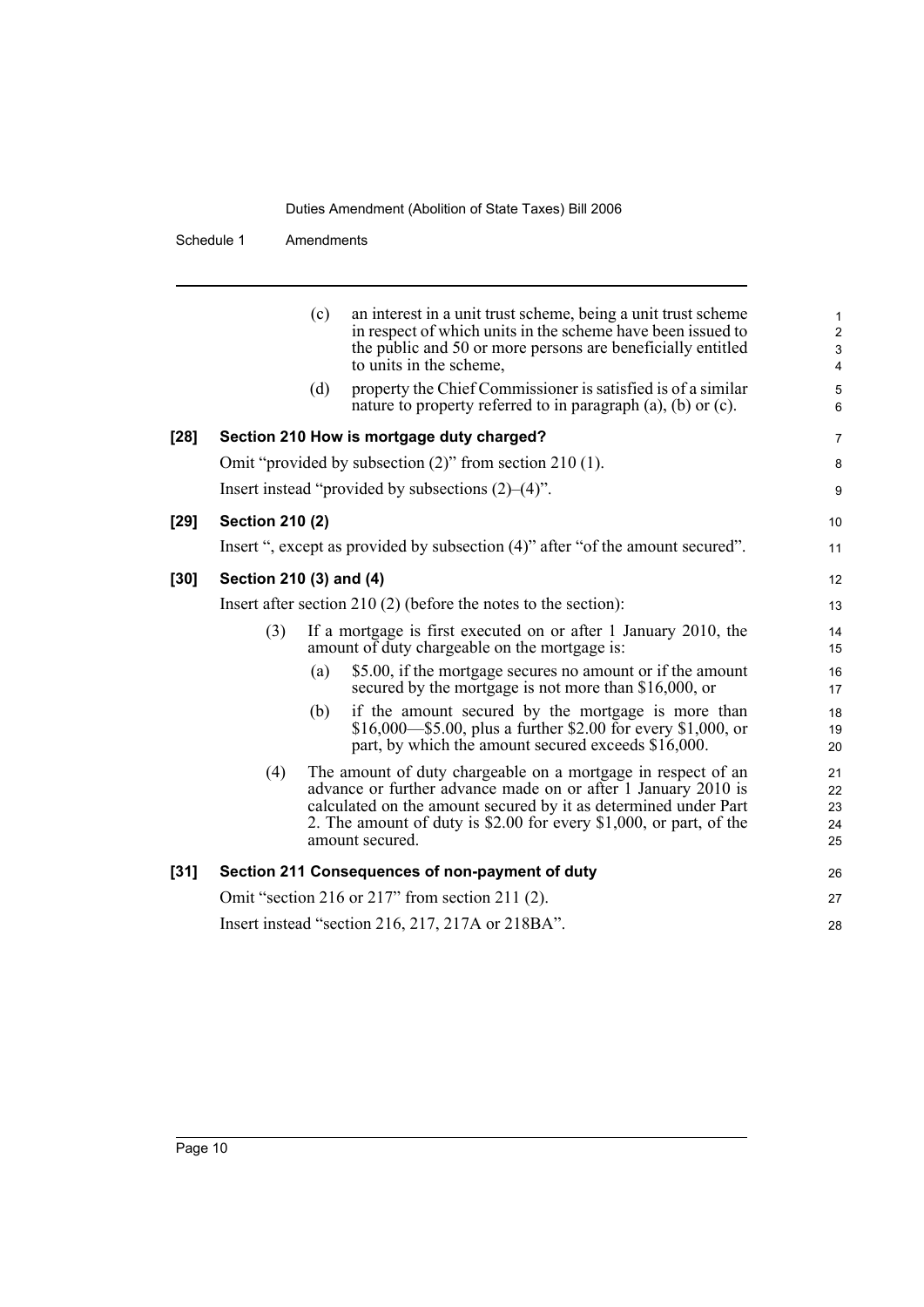Amendments Schedule 1

| $[32]$ |     |                        | Sections 213 and 214                                                                                                                                                                                                                                                                                                                                                                                                                                                                                 |  |
|--------|-----|------------------------|------------------------------------------------------------------------------------------------------------------------------------------------------------------------------------------------------------------------------------------------------------------------------------------------------------------------------------------------------------------------------------------------------------------------------------------------------------------------------------------------------|--|
|        |     |                        | Omit section 213. Insert instead:                                                                                                                                                                                                                                                                                                                                                                                                                                                                    |  |
|        | 213 |                        | <b>Secured limited amount</b>                                                                                                                                                                                                                                                                                                                                                                                                                                                                        |  |
|        |     | (1)                    | If the amount of advances secured or to be secured by a mortgage<br>is a definite and limited sum, the <i>amount secured by the</i><br><i>mortgage</i> is, for the purposes of this Chapter, the definite and<br>limited sum, until such time (if any) as a greater amount of<br>advances is secured by the mortgage.                                                                                                                                                                                |  |
|        |     | (2)                    | If any advance or further advance is made so that the amount of<br>advances secured by the mortgage exceeds, at any time, the<br>definite and limited sum mentioned in subsection (1), the amount<br>on which duty is chargeable is, for the purposes of section $210(2)$<br>or $(4)$ (as appropriate), the amount by which the advances or<br>further advances secured by it exceeds the amount on which duty<br>has been paid under this section.                                                  |  |
|        |     | (3)                    | For the purposes of this Chapter, any increase in the definite and<br>limited sum referred to in subsection $(1)$ is taken to be a further<br>advance for the amount of the increase.                                                                                                                                                                                                                                                                                                                |  |
|        | 214 |                        | "All moneys" mortgage                                                                                                                                                                                                                                                                                                                                                                                                                                                                                |  |
|        |     | (1)                    | If the amount of advances secured by a mortgage is not a definite<br>and limited sum, the <i>amount secured by the mortgage</i> is, for the<br>purposes of this Chapter, the amount of advances actually<br>secured by it.                                                                                                                                                                                                                                                                           |  |
|        |     | (2)                    | If any advance or further advance is made so that the amount of<br>advances for the time being secured by the mortgage<br>subsequently exceeds the amount of the advances for which the<br>mortgage has been duly stamped under this Act, the amount on<br>which duty is chargeable is, for the purposes of section $210(2)$ or<br>(4) (as appropriate), the amount by which the advances or further<br>advances secured by it exceeds the amount on which duty has<br>been paid under this section. |  |
| $[33]$ |     |                        | Section 216 Mortgages over property not wholly within New South Wales                                                                                                                                                                                                                                                                                                                                                                                                                                |  |
|        |     | section 216 $(2)$ .    | Omit ", excluding property outside Australia" from the definition of $T$ in                                                                                                                                                                                                                                                                                                                                                                                                                          |  |
| [34]   |     | <b>Section 216 (7)</b> |                                                                                                                                                                                                                                                                                                                                                                                                                                                                                                      |  |
|        |     |                        | Insert after section 216 $(6)$ :                                                                                                                                                                                                                                                                                                                                                                                                                                                                     |  |
|        |     | (7)                    | This section is subject to the provisions of section 217A in<br>relation to the assessment of mortgage packages.                                                                                                                                                                                                                                                                                                                                                                                     |  |

Page 11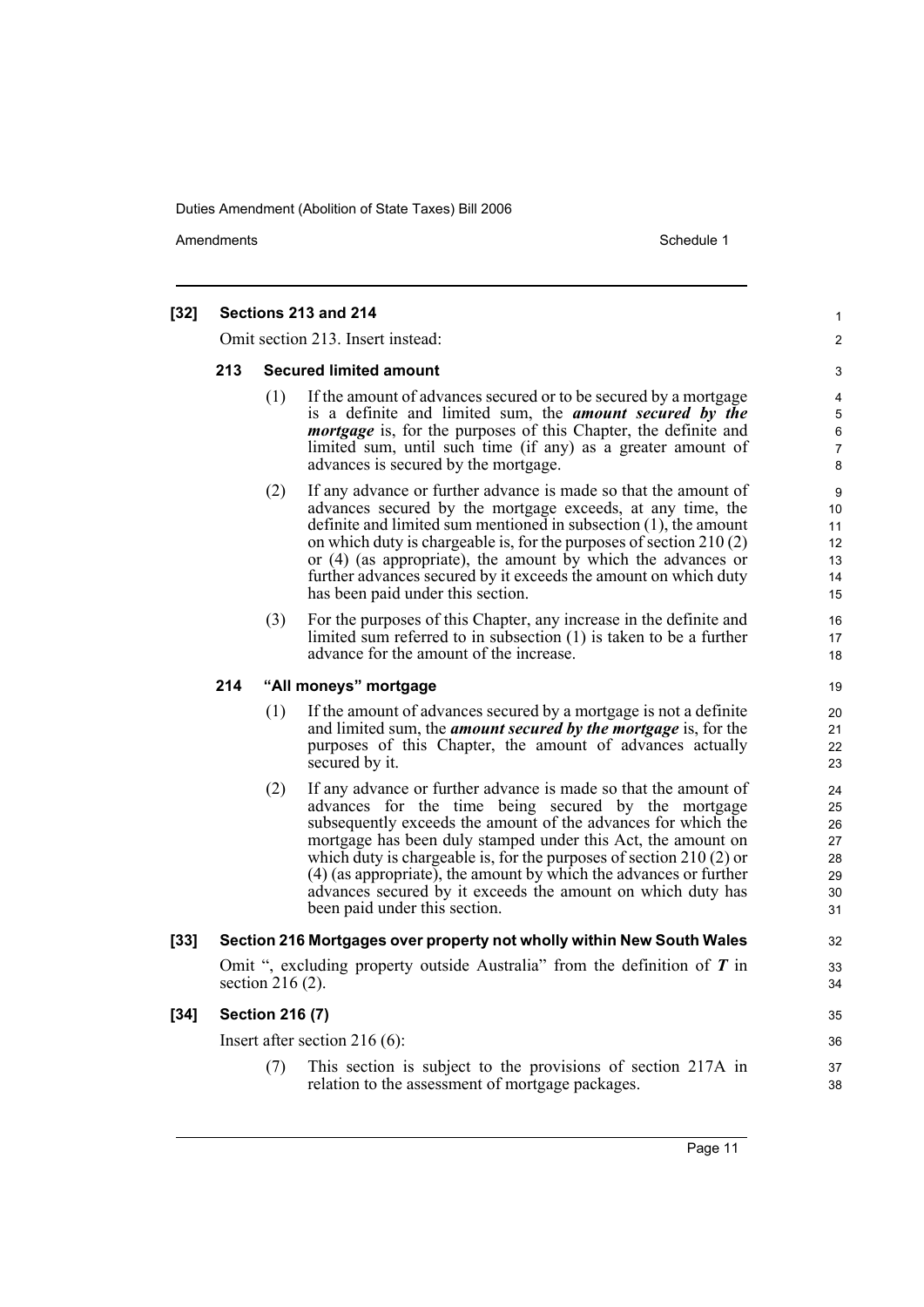Schedule 1 Amendments

### **[35] Section 217 Advances secured by mortgage package**

Omit section 217 (2) and (3). Insert instead:

(2) Two or more instruments of security are taken to be part of a *mortgage package* only if the Chief Commissioner is satisfied that the instruments were first executed within any period of 28 days and in such a case are taken, for the purpose of assessing duty, to be first executed on the day the last of the instruments to be executed was executed.

15 16

### **[36] Section 217 (6)**

Insert after section 217 (5):

In the case of a further advance, a mortgage package includes an instrument of security executed after the initial liability date for a mortgage package that secures or partly secures the same money as the mortgage package.

### **[37] Section 217A**

Insert after section 217:

#### **217A Assessment of mortgage packages where one or more instruments secure a limited amount**

- (1) This section applies if a mortgage package assessed as one mortgage under section 217 has a NSW limit, or an Australian limit, or both.
- (2) If a mortgage package assessed as one mortgage under section 217 has a NSW limit, mortgage duty is to be assessed on the mortgage as if the amount secured by the mortgage were the NSW proportion of all advances secured by the mortgage, or the amount of the NSW limit, whichever is less.
- (3) The NSW proportion of all advances secured by the mortgage is to be calculated in the same manner as the dutiable proportion under section 216, but as if "AS" in the formula were the amount of advances secured by all instruments of security in the mortgage package at the liability date.
- (4) If a mortgage package assessed as one mortgage under section 217 has an Australian limit, mortgage duty is to be assessed on the mortgage as if the amount secured by the mortgage were the NSW proportion of the Australian limit.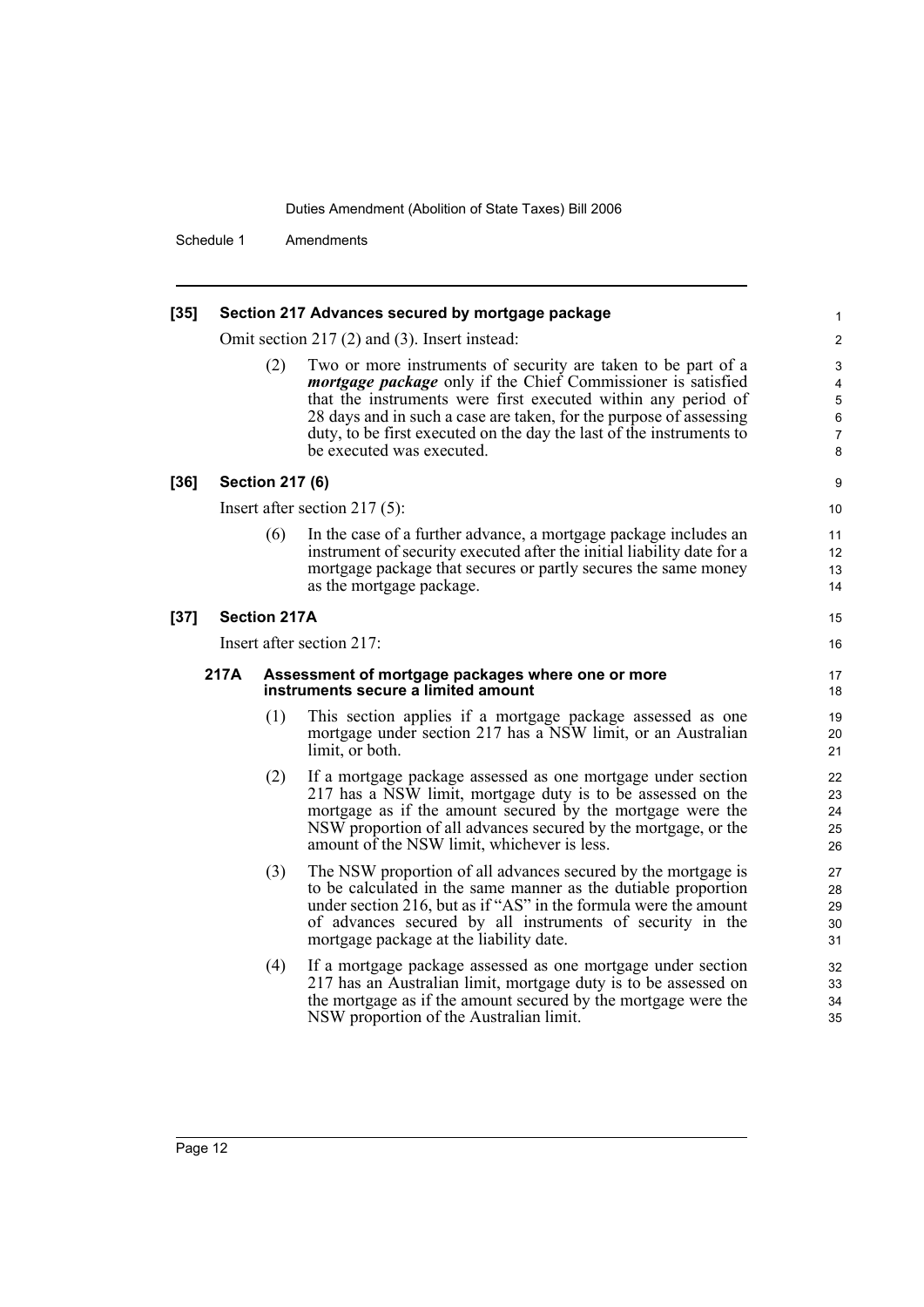Amendments Schedule 1

|        | (5) | The NSW proportion of the Australian limit is to be calculated in<br>the same manner as the dutiable proportion under section 216, but<br>as if "AS" in the formula were the amount of the Australian limit<br>and "T" excluded the value of all property outside Australia.                                                                                                                                                                                                                                                                                                                                                                                                           | $\mathbf{1}$<br>$\boldsymbol{2}$<br>$\mathfrak{S}$<br>4                       |
|--------|-----|----------------------------------------------------------------------------------------------------------------------------------------------------------------------------------------------------------------------------------------------------------------------------------------------------------------------------------------------------------------------------------------------------------------------------------------------------------------------------------------------------------------------------------------------------------------------------------------------------------------------------------------------------------------------------------------|-------------------------------------------------------------------------------|
|        | (6) | For the purposes of this section, a mortgage package has a NSW<br>limit if the instruments of security comprising the package affect<br>property partly within and partly outside New South Wales and,<br>disregarding section 216, the amount secured by those<br>instruments over property wholly within New South Wales is a<br>definite and limited sum. In such a case, the amount of the NSW<br>limit is taken to be that definite and limited sum.                                                                                                                                                                                                                              | $\mathbf 5$<br>$\,6\,$<br>$\overline{7}$<br>8<br>$\boldsymbol{9}$<br>10<br>11 |
|        | (7) | For the purposes of this section, a mortgage package has an<br><b>Australian limit</b> if the instruments of security comprising the<br>package affect property partly within Australia and partly outside<br>Australia, disregarding section 216, the amount secured by those<br>instruments over property wholly within Australia is a definite<br>and limited sum, and that amount is a single amount that applies<br>in respect of all property within Australia that is affected by the<br>mortgage. In such a case, the amount of the Australian limit is<br>taken to be that definite and limited sum.<br>Note. The provisions relating to mortgage packages with an Australian | 12<br>13<br>14<br>15<br>16<br>17<br>18<br>19<br>20<br>21                      |
|        |     | limit do not apply to mortgage packages that specify separate limits in<br>relation to property in different States or Territories (eg \$10 million for<br>NSW, \$10 million for Victoria).                                                                                                                                                                                                                                                                                                                                                                                                                                                                                            | 22<br>23<br>24                                                                |
|        | (8) | A mortgage package that has a NSW limit and that does not affect<br>property in Australia that is outside New South Wales, but does<br>affect property outside Australia, is not to be treated as a<br>mortgage package that has an Australian limit.                                                                                                                                                                                                                                                                                                                                                                                                                                  | 25<br>26<br>27<br>28                                                          |
| $[38]$ |     | <b>Section 218 Stamping before advance</b>                                                                                                                                                                                                                                                                                                                                                                                                                                                                                                                                                                                                                                             | 29                                                                            |
|        |     | Insert after section 218 $(2)$ :                                                                                                                                                                                                                                                                                                                                                                                                                                                                                                                                                                                                                                                       | 30                                                                            |
|        | (3) | This section does not apply in respect of a mortgage if the amount<br>of advances secured by the mortgage is a definite and limited<br>sum.                                                                                                                                                                                                                                                                                                                                                                                                                                                                                                                                            | 31<br>32<br>33                                                                |
| $[39]$ |     | <b>Section 218B Collateral mortgage</b>                                                                                                                                                                                                                                                                                                                                                                                                                                                                                                                                                                                                                                                | 34                                                                            |
|        |     | Insert ", subject to section 218BA," after "under this Act" wherever occurring<br>in section $218B(1)$ (a) and (b).                                                                                                                                                                                                                                                                                                                                                                                                                                                                                                                                                                    | 35<br>36                                                                      |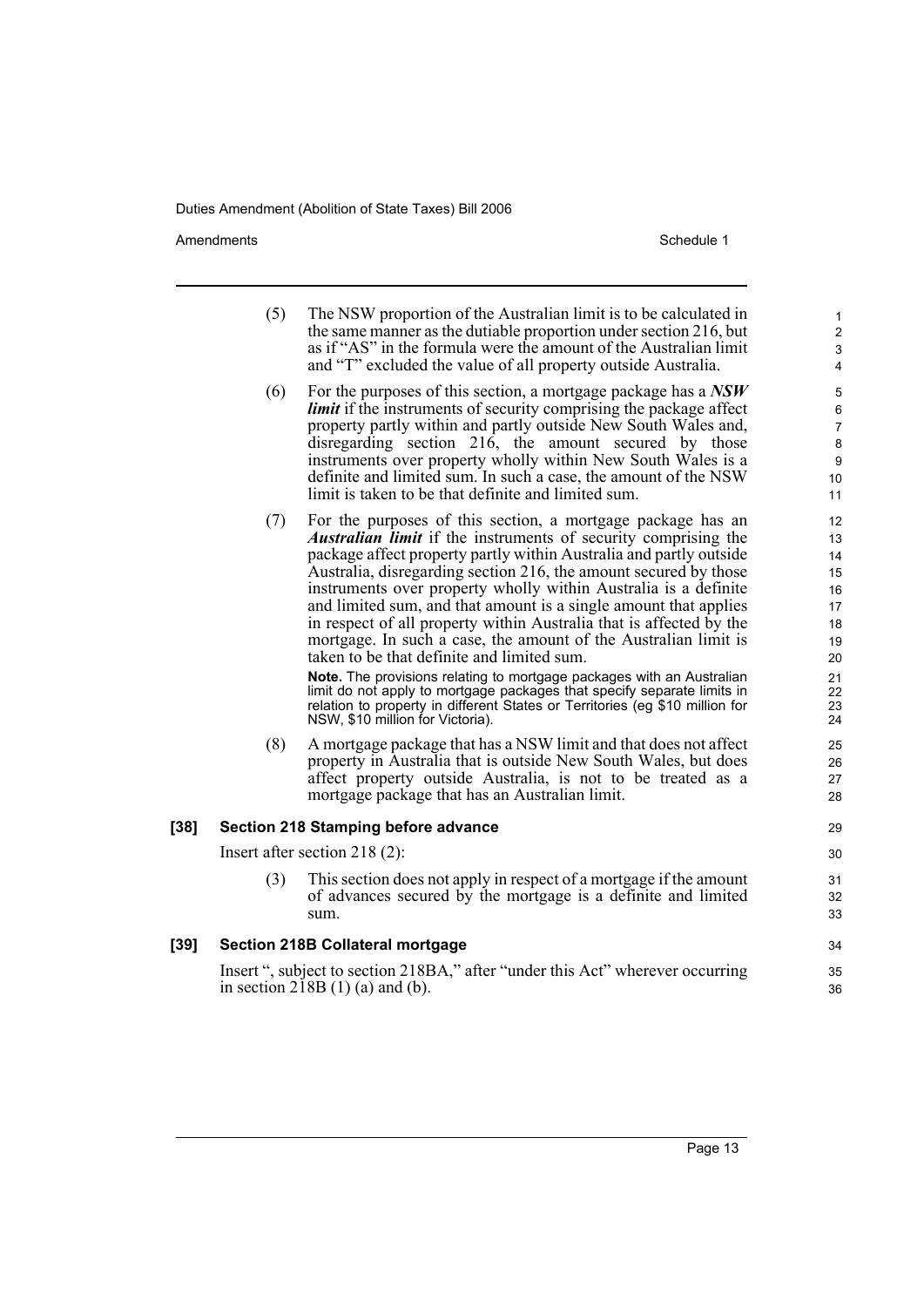Schedule 1 Amendments

#### **[40] Section 218BA** Insert after section 218B: **218BA Collateral mortgages—anti-avoidance measure** (1) Section 218B (1) does not apply if a collateral mortgage secures the same money as is secured by a mortgage or instrument of security, or mortgage package, stamped under a corresponding Act and the rate of mortgage duty charged under the corresponding Act in respect of the amount secured is a reduced rate. (2) For the purposes of this section, mortgage duty is charged at a *reduced rate* if the rate of mortgage duty charged in respect of the amount secured under the corresponding Act is less than the rate that would have applied under that Act if the mortgage or instrument had been charged with mortgage duty in respect of the same amount secured immediately before 1 July 2006. (3) If the rate of mortgage duty charged under the corresponding Act in respect of the amount secured is a reduced rate, the collateral mortgage and the stamped mortgages or instruments are to be assessed under this Part as if they comprised a mortgage package first executed on the day the collateral mortgage was first executed. (4) If, as a consequence of subsection (3), the total of the amount of mortgage duty charged in respect of the amount secured under this Act and the amount of mortgage duty charged in respect of the amount secured under the corresponding Act exceeds the maximum amount, the duty chargeable in respect of the collateral mortgage under this Act is to be reduced by the amount necessary to ensure that the total mortgage duty charged under this Act and the corresponding Act does not exceed the maximum amount. (5) For the purposes of this section, the *maximum amount* is the amount of mortgage duty that would be chargeable in respect of the amount secured by the collateral mortgage if the mortgage were not a collateral mortgage. (6) Despite section 217 (5), the collateral mortgage is to be stamped with the mortgage duty paid in New South Wales, and the instruments stamped under the corresponding Act are not required to be stamped under this Act. 1  $\mathfrak{p}$ 3 4 5 6 7 8 9 10 11 12 13 14 15 16 17 18 19 20 21 22 23 24 25 26 27 28 29 30 31 32 33 34 35 36 37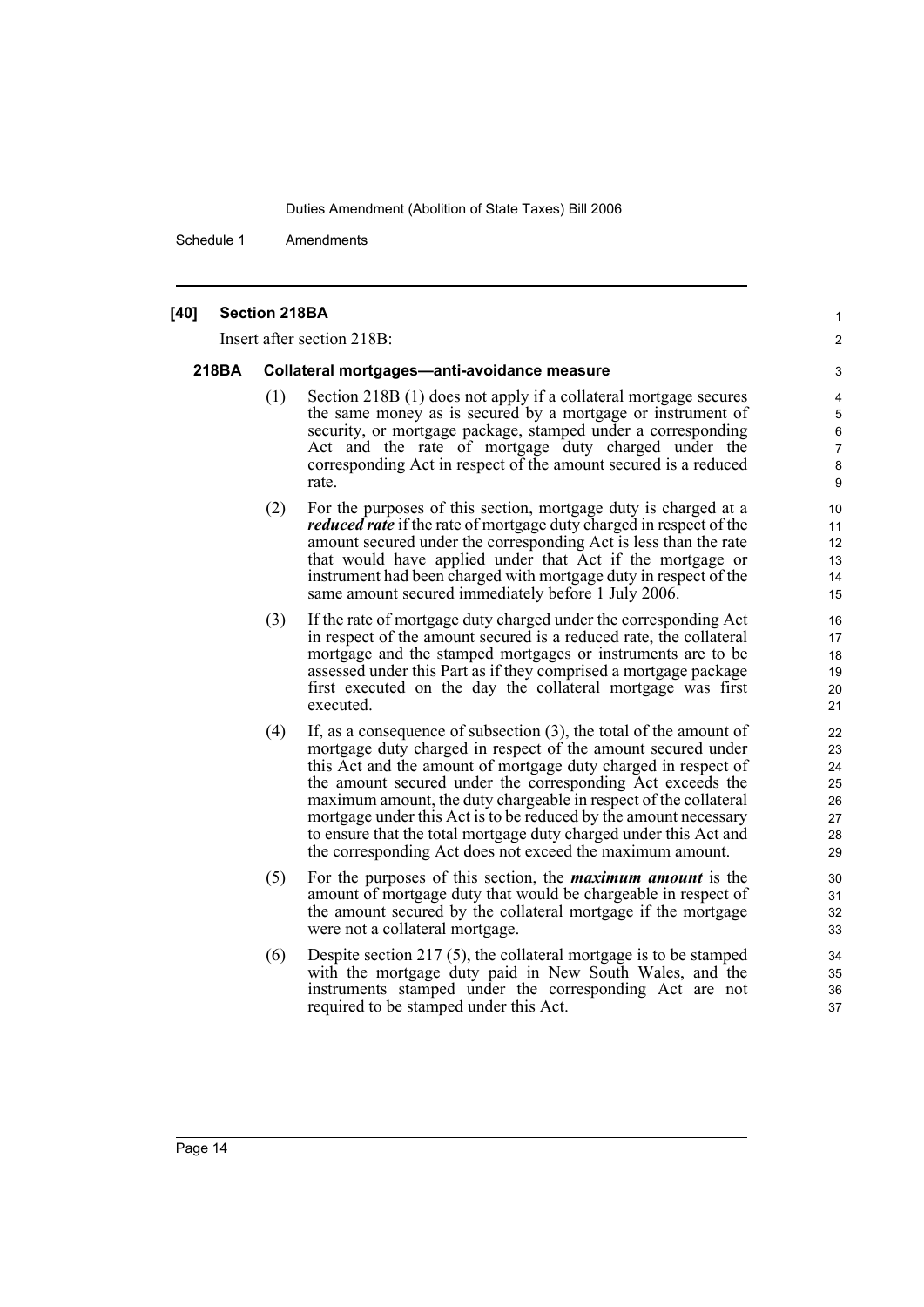Amendments **Amendments** Schedule 1

**Note.** In NSW, mortgage duty is to be reduced by half on 1 January 2010 and abolished on 1 January 2011. Other States are reducing and abolishing mortgage duty on different dates. The purpose of this section is to prevent the use of a mortgage that is collateral to a mortgage that has been stamped in a jurisdiction where duty has already been reduced to avoid mortgage duty in NSW.

#### **[41] Section 226 Payment on mortgages associated with debenture issues**

Omit section 226 (3C), as substituted by the *State Revenue Legislation Amendment Act 2006*.

Insert instead:

- (3C) For the purposes of the application of section 213 (2) or 214 (2) to such a mortgage (and the application of section 218B to any collateral mortgage that secures the same money as the mortgage), duty is taken to have been paid, and the mortgage is taken to have been duly stamped, for the following amount or amounts:
	- (a) the disclosed debenture amount,
	- (b) any advances or further advances made on or after the cut-off date in respect of which duty has been paid under this Chapter.

#### **[42] Section 274 Transfer of certain business property between family members**

Insert after section 274 (2):

**Note.** Duty on the transfer of statutory licences and permissions is abolished on 1 July 2012. This exemption is relevant only to a transfer of shares in a share management fishery that occurs before that date. See Part 4 of Chapter 2.

| [43] | Schedule 1 Savings, transitional and other provisions |    |  |  |  |  |
|------|-------------------------------------------------------|----|--|--|--|--|
|      | Insert at the end of clause $1(1)$ :                  | 29 |  |  |  |  |
|      | Duties Amendment (Abolition of State Taxes) Act 2006  | 30 |  |  |  |  |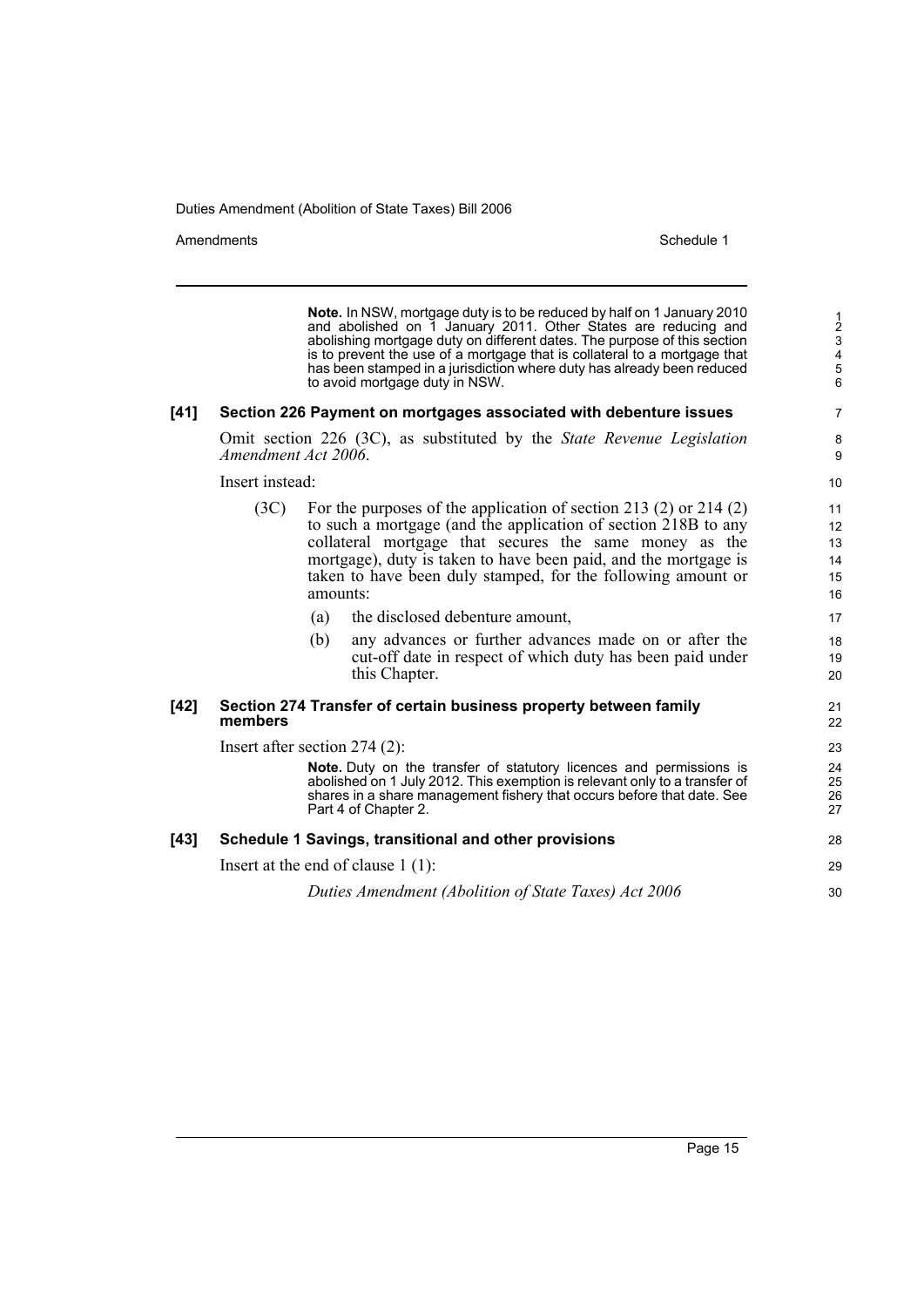Schedule 1 Amendments

### **[44] Schedule 1, Part 24**

Insert after Part 23:

# **Part 24 Provisions consequent on the enactment of the Duties Amendment (Abolition of State Taxes) Act 2006**

#### **58 Abolition of duty on leases**

(1) The abolition of duty on lease instruments (effective 1 January 2008) does not affect any obligation to pay duty under Chapter 5 in respect of a lease instrument executed before 1 January 2008 and that Chapter continues to apply in respect of such an instrument.

1  $\mathfrak{p}$ 

3 4 5

- (2) Sections 169 (2) and 178 do not apply to or in respect of a variation of a lease instrument referred to in subclause (1) if the variation is made on or after 1 January 2008.
- (3) If any lease executed before 1 January 2008 has any unascertainable cost components for which there is an estimate date on or after 1 January 2008:
	- (a) the Chief Commissioner must, on the first of those estimate dates to occur on or after 1 January 2008 (the *final estimate date*), make a final estimate of the cost of the lease, and
	- (b) the lease instrument is chargeable with duty under this Act as if that final estimate were the full cost of the lease, and
	- (c) no further estimates of the cost of the lease are to be made (despite section 173 (5)).
- (4) Section 173 (6) applies only to the final estimate date or an estimate date that occurs before the final estimate date.
- (5) Section 173 (7) and (8) do not apply in respect of any period after the final estimate date.
- (6) For the purposes of this clause, *estimate date* means any of the estimate dates for a lease determined under section 173 (5).

#### **59 Duty on lease premiums**

(1) The amendments to sections 8 and 9 made by the *Duties Amendment (Abolition of State Taxes) Act 2006* (relating to leases) apply only in respect of leases that are first executed on or after 1 July 2006.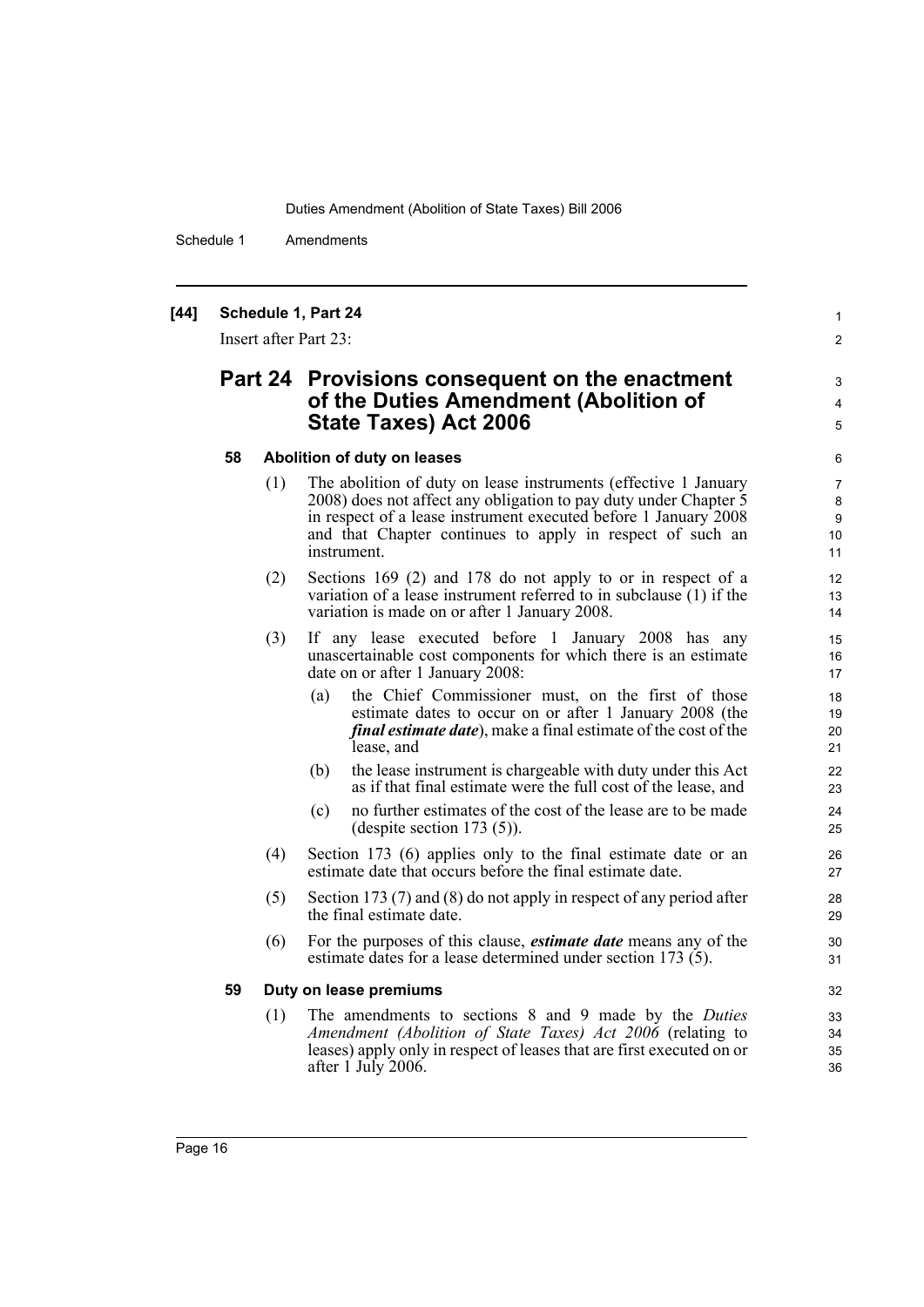Amendments **Amendments** Schedule 1

(2) Sections 170 (2) and 179 (5), as in force immediately before their repeal by the *Duties Amendment (Abolition of State Taxes) Act 2006*, continue to apply in respect of lease instruments executed before the repeal of those provisions.

# **60 Changes to mortgage duty provisions**

- (1) The mortgage duty amendments do not apply to a mortgage or instrument of security first executed before 1 July 2006 unless an advance or further advance is made in respect of the mortgage or instrument on or after that date (and in such a case apply in respect of the advance or further advance).
- (2) If the amount secured by a mortgage executed before 1 July 2006 is a definite and limited sum, but the amount of advances actually secured by the mortgage immediately before 1 July 2006 was less than the definite and limited sum, section 214, as inserted by the mortgage duty amendments, and not section 213, applies in respect of any advance or further advance made after 1 July 2006 which does not result in the total amount of advances actually secured by the mortgage exceeding that definite and limited sum. This subclause extends to a mortgage to which section 226 applies.
- (3) A reference in section 213 or 214, as inserted by the mortgage duty amendments, to an amount on which duty has been paid under section 213 or 214 extends to an amount on which duty has been paid under Chapter 7 as in force immediately before 1 July 2006.
- (4) Section 213 (3), as inserted by the mortgage duty amendments, extends to a variation to a mortgage made on or after 1 July 2006 in respect of a mortgage first executed before that date.
- (5) For the purposes of this clause, *the mortgage duty amendments* means Schedule 1 [26], [27] and [31]–[41] to the *Duties Amendment (Abolition of State Taxes) Act 2006*.

#### **61 Abolition of duty on hire of goods—commercial hire businesses**

(1) The repeal of Chapter 6 (effective 1 July 2007) by the *Duties Amendment (Abolition of State Taxes) Act 2006* does not affect any obligation to pay duty under Part 2 of that Chapter in respect of hiring charges received in any month before July 2007 and, for that purpose, that Part is taken to continue to apply in respect of such hiring charges.